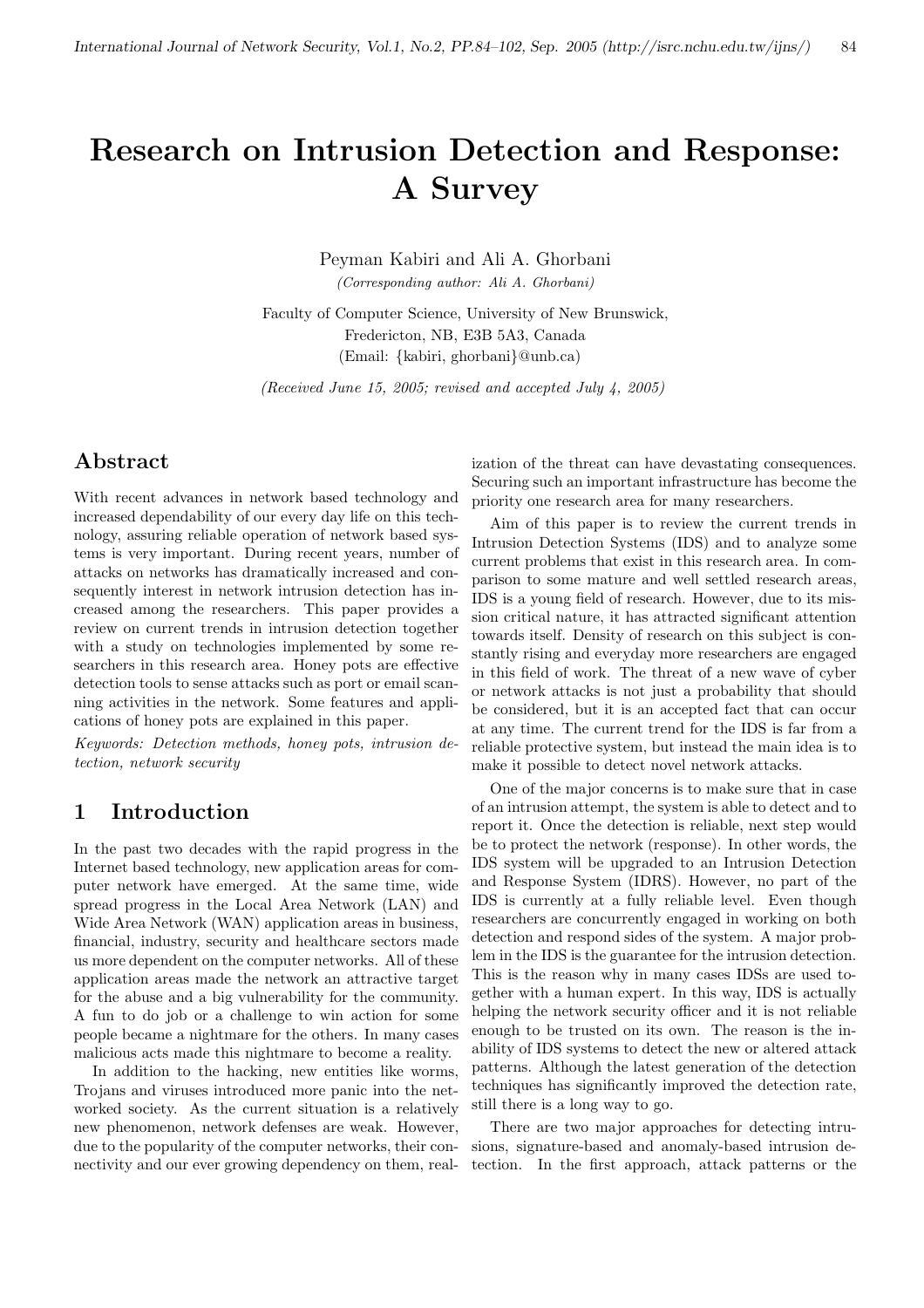behavior of the intruder is modeled (attack signature is modeled). Here the system will signal the intrusion once a match is detected. However, in the second approach normal behavior of the network is modeled. In this approach, the system will raise the alarm once the behavior of the network does not match with its normal behavior. There is another Intrusion Detection (ID) approach that is called specification-based intrusion detection. In this approach, the normal behavior (expected behavior) of the host is specified and consequently modeled. In this approach, as a direct price for the security, freedom of operation for the host is limited. In this paper, these approaches will be briefly discussed and compared.

The idea of having an intruder accessing the system without even being able to notice it is the worst nightmare for any network security officer. Since the current ID technology is not accurate enough to provide a reliable detection, heuristic methodologies can be a way out. As for the last line of defense, and in order to reduce the number of undetected intrusions, heuristic methods such as Honey Pots (HP) can be deployed. HPs can be installed on any system and act as trap or decoy for a resource.

Another major problem in this research area is the speed of detection. Computer networks have a dynamic nature in a sense that information and data within them are continuously changing. Therefore, detecting an intrusion accurately and promptly, the system has to operate in real time. Operating in real time is not just to perform the detection in real time, but is to adapt to the new dynamics in the network. Real time operating IDS is an active research area pursued by many researchers. Most of the research works are aimed to introduce the most time efficient methodologies. The goal is to make the implemented methods suitable for the real time implementation.

From a different perspective, two approaches can be envisaged in implementing an IDS. In this classification, IDS can be either host based or network based. In the host based IDS, system will only protect its own local machine (its host). On the other hand, in the network based IDS, the ID process is somehow distributed along the network. In this approach where the agent based technology is widely implemented, a distributed system will protect the network as a whole. In this architecture IDS might control or monitor network firewalls, network routers or network switches as well as the client machines.

The main emphasis of this paper is on the detection part of the intrusion detection and response problem. Researchers have pursued different approaches or a combination of different approaches to solve this problem. Each approach has its own theory and presumptions. This is so because there is no exact behavioral model for the legitimate user, the intruder or the network itself.

Rest of this paper is organized as follows: In Section 2, intrusion detection methodology and related theories are explained. Section 3 presents the system modeling approaches. In Section 4, different trends in IDS design are presented. Section 5 describes the feature se-

lection/extraction methods implemented in this area. In Section 6, application of honey pots in the network security will be discussed. Finally, conclusions and future work are given in Section 7 and Section 8.

## 2 Intrusion Detection

The first step in securing a networked system is to detect the attack. Even if the system cannot prevent the intruder from getting into the system, noticing the intrusion will provide the security officer with valuable information. The Intrusion Detection (ID) can be considered to be the first line of defense for any security system.

## 2.1 Artificial Intelligence and Intrusion Detection

Application of the artificial intelligence is widely used for the ID purpose. Researchers have proposed several approaches in this regard. Some of the researchers are more interested in applying rule based methods to detect the intrusion. Data mining using the association rule is also one of the approaches used by some researchers to solve the intrusion detection problem. Researchers such as Barbara et al. [4, 5], Yoshido [43] and Lee et al. [30] have used these methods.

Others have proposed application of the fuzzy logic concept into the intrusion detection problem area. Works reported by Dickerson et al. [16], Bridges et al. [8] and Botha et al. [7] are examples of those researchers that follow this approach. Some researchers even used a multidisciplinary approach, for example, Gomez et al. [18] have combined fuzzy logic, genetic algorithm and association rule techniques in their work. Cho [12] reports a work where fuzzy logic and Hidden Markov Model (HMM) have been deployed together to detect intrusions. In this approach HMM is used for the dimensionality reduction. Due to its nature, the data mining approach is widely appreciated in this field of research.

Some researchers have tried to use the Bayesian methodology to solve the intrusion detection problem. The main idea behind this approach is the unique feature of the Bayesian methodology. For a given consequence, using the probability calculations Bayesian methodology can move back in time and find the cause of the events. This feature is suitable for finding the reason for a particular anomaly in the network behavior. Using Bayesian algorithm, system can somehow move back in time and find the cause for the events. This algorithm is sometimes used for the clustering purposes as well. Reported works from researchers such as Bulatovic et al. [9], Barbara et al. [5] and Bilodeau et al. [6] are examples of this approach.

Although using the Bayesian for the intrusion detection or intruder behavior prediction can be very appealing, however, there are some issues that one should be concerned about them. Since the accuracy of this method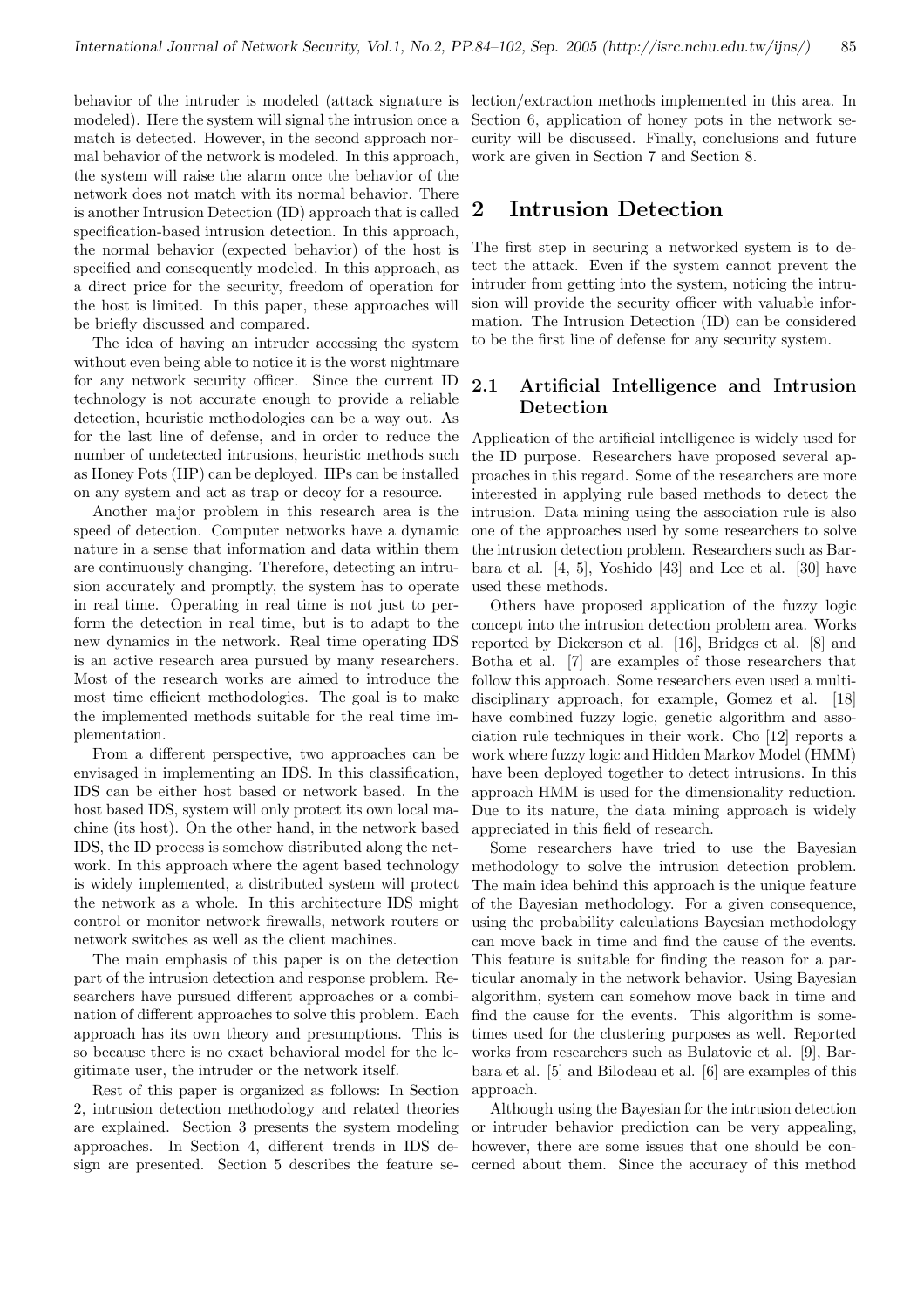those presumptions will decrease its accuracy. Usually these presumptions are based on the behavioral model of the target system. Selecting an inaccurate model may lead to an inaccurate detection system. Therefore, selecting an accurate model is the first step towards solving the problem. Unfortunately due to the complexity of the behavioral model within this system finding such a model is a very difficult task. This paper will address the system modeling in the following section.

Researchers such as Zanero et al. [44], Kayacik et al. [23] and Lei et al. [32] find the Artificial Neural Network (ANN) approach more appealing. These researchers had to overcome the curse of dimensionality for the complex systems problem. A suitable method is the Kohonen's Self Organizing features Map (SOM) that they have proposed. Hu et al. [20] reports an improvement to the SOM approach used by Kayacik et al. [23], where the Support Vector Machine (SVM) method has been implemented to improve SOM. Using SOM will significantly improve the sensitivity of the model to the population of the input features. Zanero et al. [44] use the SOM to compress payload of every packet into one byte.

The main goal of using the ANN approach is to provide an unsupervised classification method to overcome the curse of dimensionality for a large number of input features. Since the system is complex and input features are numerous, clustering the events can be a very time consuming task. Using the Principle Component Analysis (PCA) or Singular Value Decomposition (SVD) methods can be an alternative solution [2]. However, if not used properly both of these methods can become computationally expensive algorithms. At the same time, reducing the number of features will lead to a less accurate model and consequently it will reduce the detection accuracy.

In the computer networks intrusion detection problem area, the size of the feature space is obviously very large. Once the dimensions of the feature space are multiplied by the number of samples in the feature space, the result will surely present a very large number. This is why some researchers either select a small sampling time window or reduce the dimensionality of the feature space. Since the processing time is an important factor in the timely detection of the intrusion, the efficiency of the deployed algorithms is very important. Time constraint may sometimes force us to have the less important features pruned (dimensionality reduction). However, the pruning approach is not always possible. Implementing data mining methodology, some researchers have proposed new data reduction approaches. Data compression can be considered to be an alternative approach to solve the high dimensionality problem. Generation of association rules as it was proposed by Lee et al. [30, 31] is an alternative to reduce the size of the input data (Rule based approach).

Size and dimensionality of the feature space are two major problems in IDS development. At the same time, methods such as Bayesian and HMM that use statistical or probability calculations can be very time consuming.

is dependent on certain presumptions, distancing from Besides the dimensionality reduction or the data compression methods, there are two other methods that can deal with the problem of computation time. These methods are explained in the following subsections.

## 2.2 Embedded Programming and Intrusion Detection

One approach is to preprocess the network information using a preprocessor hardware (front-end processor). In this method some parts of the processing is performed prior to the IDS. This preprocess will significantly reduce the processing load on the IDS and consequently the main CPU. Otey et al. [37] have reported a similar work by programming the Network Interface Card (NIC). This approach can have many properties including lower computational traffic and higher performance for the main processor. Implementing this approach will make it easier to detect variety of attacks such as Denial of Service (DoS) attack. This is because the NIC is performing the major part of the processing while the main processor only monitors the NIC operation.

### 2.3 Agent Based Intrusion Detection

The second approach is the distributed or the agent based computing. In this approach not only the workload will be divided between the individual processors, but also the IDS will be able to obtain an overall knowledge of the networks working condition. Having an overall view of the network will help the IDS to detect the intrusion more accurately and at the same time it can respond to the threats more effectively. In this approach, servers can communicate with one another and can alarm each other.

In order to respond to an attack, sometimes it can be sufficient enough to disconnect a subnet. In this type of system in order to contain a threat, the distributed IDS can order severs, routers or network switches to disconnect a host or a subnet. One of the concerns with this type of system is the extra workload that the IDS will enforce on the network infrastructure. The communication between the different hosts and servers in the network can produce a significant traffic in the network. The distributed approach can increase the workload of the network layers within the hosts or servers and consequently it may slow them down.

There are two approaches in implementing an agent based technology. In the first approach, autonomous distributed agents are used to both monitor the system and communicate with other agents in the network. A Multiagent based system will enjoy a better perception of the world surrounding it. Zhang et al. [46] report implementing a multi-agent based IDS where they have considered four types of agents: Basic agent, Coordination agent, Global Coordination agent, Interface agents. Each one of these agents performs a different task and has its own subcategories. For example, the basic agent includes: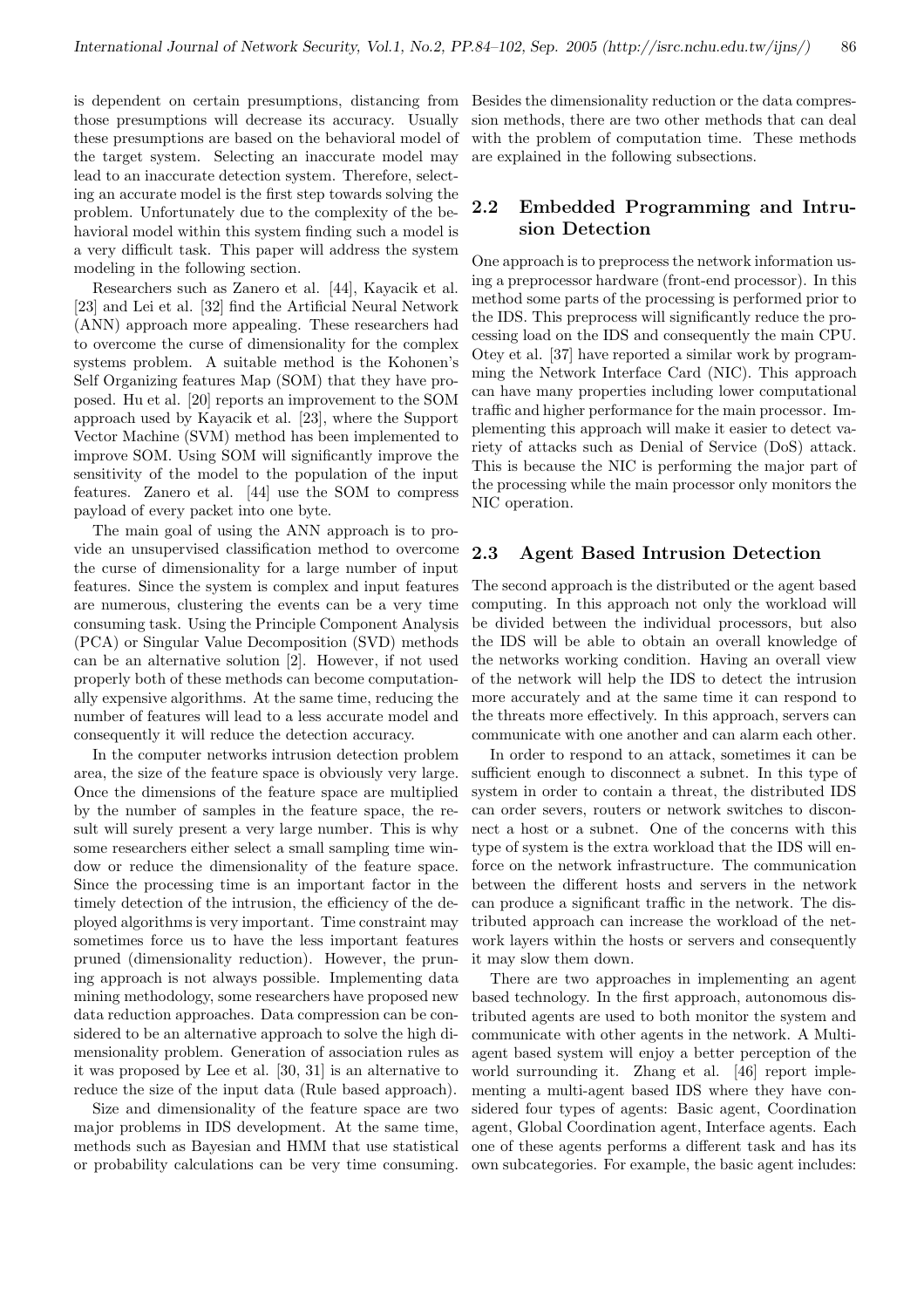lic server agents. These subcategory agents respectively work on the workstations of the network, as well as, the subnet level and public server level (Mail agent or FTP agent). In this way, the complex system with breakdown into much simpler systems and will become easier to manage.

In the second approach, mobile agents are used to travel through the network and collect information or to perform some tasks. Foo et al. [17] report an IDS development work [15] using mobile agents. They use the Mitsubishi's Concordia platform in their work to develop a mobile agent based IDS. Using the mobile agent, their IDS performs both the port scanning and the integrity checks on the critical files of the system. The proposed agent based IDS will raise the alarm if it detects any alteration on the critical files of the system. Mobile agents can be sent to other systems to monitor health of the target system and to collect information.

Luo et al. [33] introduce a new Mobile Agent Distributed IDS (MADIDS). Authors address number of deficiencies that exist in distributed IDSs: "The overload of data transmission", "The computation bottleneck of the central processing module" and "The delay of network transmission". Paper reports that one of the main goals of the system is to improve the performance of the IDS in regard to speed and network traffic.

In a work reported by Ramachandran et al. [38] the idea of neighborhood-watch is implemented for the network security. There are three different types of agents in three different layers. All the agents are defined in PERL (Practical Extraction and Report Language). In the front line (bottom layer) there is a Cop agent that is a mobile agent. There are different types of Cop agents dependent on their assignments. A Cop agent is responsible for collecting data from various sites and reporting them to its respective detective agent. In this system, each site will store all the important security information about its neighbors. This information includes checksum of critical data files and system binaries, etc. It will also store a list of its neighbors in the neighborhood. There are neighbors (hosts) within each neighborhood (subnet) whom can be inspected by the mobile agents called Cops. By voting among themselves, neighbors will decide on the course of action they intend to follow. This concept will be discussed in more detail in the following sections.

## 2.4 Software Engineering and Intrusion Detection

As the complexity of the IDS increases, the problem of developing the IDS becomes more and more difficult. A programming language dedicated to developing IDSs can be useful for the developer community. Such a programming language with its special components will improve the programming standard for the IDS code. IDS developers can enjoy the benefits of a new language dedicated to the IDS development. Such a language will improve search areas of the IDS technology.

Workstation agents, Network segment agents and Pub-both the programming speed and the quality of the final code.

> In a paper by Vigna et al. [41] the main attention is focused on the software engineering aspect of the IDS. Issues such as object-oriented programming, component reusability and the programming language for the IDS are discussed in this paper. A new framework called State Transition Analysis Technique (STAT) is introduced in this paper. In their implemented framework, Vigna et al. [41] propose a type of state machine system called STAT that follows the state transition of the attack patterns. This framework is for developing signature based IDSs (The concept of the signature based IDS will be discussed later in this paper). There is a STAT-Response class that holds response modules. These response modules include library of actions that are associated with the pattern of the attack scenarios. All together, this language will produce an encapsulated object-oriented code with a high reusability in the code. There is an event provider module that will provide the framework with the events occurring on the network.

> Another approach in programming languages for the IDS is to provide means to follow the state change in the system. In this way, the IDS will have the ability to have its behavior altered if necessary. Including this feature in the IDS will make it adaptive and reconfigurable. Possibility to alter the behavior of the IDS will provide us with a dynamically reconfigurable IDS. In a reported work, Sekar et al. [39] have implemented a State Machine Language (SML) approach based on the Extended Finite State Automata (EFSA) to model the correct or expected behavior of the network. Using a well designed program in SML, the state machine will be able to follow up with the events within the network and to produce appropriate outputs. If no irregularities detected, then the anomaly detection part of the process will analyze the outputs and will detect the anomalies.

> There are two approaches in implementing an IDS. In the first approach, IDS is implemented in the form of software that is deployed on a server or a host. In this approach the final produce is not a physical object but it is software. In the second approach the IDS is built as a product with its own hardware platform (IDS appliance). In this type of IDS, once the product is installed on the network it will connect itself to the network and will start monitoring and analyzing the network. IDS can perform its duties in a way transparent to the network. Such approaches could help the IDS to perform the intrusion detection in a more successful and non-intrusive way. At the same time, this type of products are easier to install and will introduce minimum overhead on the network. Thus, their price might be higher.

#### 2.5 Some Selected Papers

This section will describe selected papers in different re-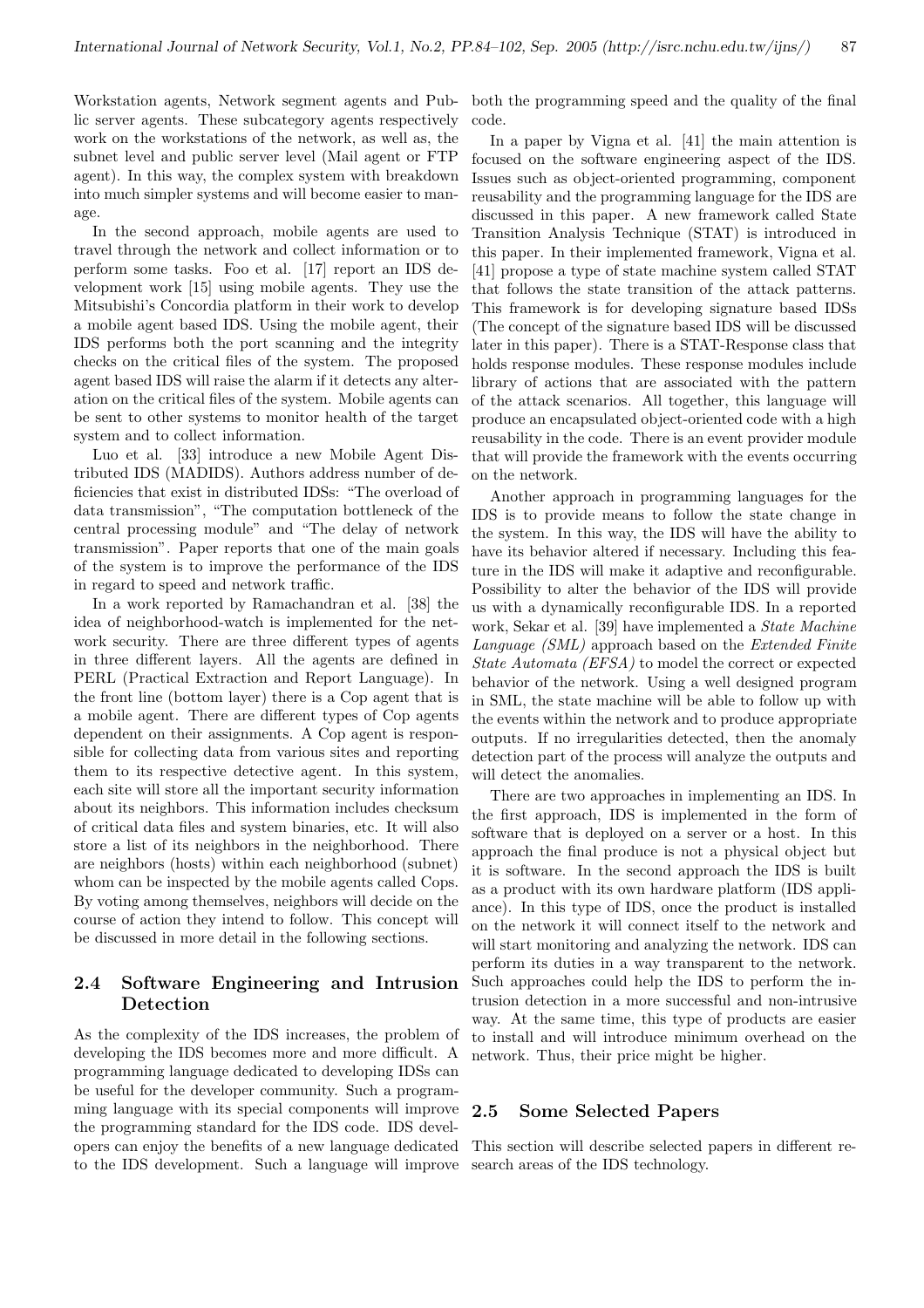#### 2.5.1 Bayesian (Statistical) Approach

As an example for the implementation of the Bayesian method in IDS, Barbara et al. [5] report a work on the subject of intrusion detection for the anomaly detection. Authors report similar categories (misuse and anomaly detection for intrusion detection), they also report the same features for these two methodologies. In order to be able to handle unknown attacks they have selected the anomaly detection method. Their aim is to improve the detection and false alarm rates generated by the system. Their report indicates that this work is the continuation of an ongoing research based on "an anomaly detection system called Audit Data Analysis and Mining" (ADAM). Their approach is mainly data mining oriented but in this paper the reported work is related to the pseudo-Bayes estimators. The application for these estimators is to estimate the priori and posteriori probabilities of new attacks. In this work, Naive-Bayesian classifier is used to classify network instances. They also claim that due to the properties of the pseudo-Bayes estimators, system won't need any priori knowledge regarding the new attack patterns.

ADAM consists of three parts. Part one is the preprocessor and its job is to collect data from the TCP/IP traffic data (network sniffer). The second part is the data mining engine that extracts association rules from the collected data. Data mining engines main job is to search for unexpected behaviors. ADAM works in two modes: Training and detection modes. The last part of the system is the classification engine and its task is to classify the association rules into two classes: Normal and abnormal. Abnormal classes can be later linked to some attacks.

Authors report two main advantages for the system, first the ability to work in real time (online data mining operation) and then the strategy of anomaly detection of the system. In their system, rules depict behavior models. These rules are saved in a database and constantly monitored. If a rule is a new rule and not yet registered in the database (anomaly) and its occurrences have reached to a threshold value, then it will be labeled by the system as a suspicious event. The mining engine works in three levels: single level, domain level and feature level.

Single level mining engine works in two different modes: static mining and dynamic mining. The first one is for the normal operation time of the system when a profile is made for the system behavior. The second one however "uses a sliding window method that implements incremental, on-line associated rule mining"[5].

In the domain level mining engine, the source and destination IPs are monitored. The reported system may find it suspicious if both the source and destination IP's come from the same subnet. In the feature selection engine, a windowing technique is implemented to record instances of the network (every window is 3 seconds wide). In this way, system collects snap shots from the network behavior and then analyzes them.

There is also a second slower sampling rate that is ev-

ery 24 hours to detect the slow occurring but long lasting anomalies. Then the system will apply the domain level mining methods on them to capture the rules and extract features. In the reported work, a selected number of attributes in the training data were reported to characterize classes. These classes reflect properties resulted during different levels of the data mining. Classifier is trained using the training data and later on is tested using the test data.

In the reported work, a pseudo Bayesian classifier is used for the classification. The estimation part of this classifier has the smoothing feature. The pseudo Bayesian estimator is a popular method in discrete multivariate analysis. In the reported work, Barbara et al. [5] use Dirichlet distribution probability density function as the kernel of the likelihood function. This method is used to estimate cell values for the tables with large number of sampling zeros. In these tables, it may also happen that due to repeated sampling, some cells show more zeros than the others (density of zeros) and this is when the Dirichlet method will help us. The final stage of classification is carried out using the Naive Bayesian classification.

One of the most interesting parts of this research is the use of Naive Bayesian classifier. In the description of the classifier, Barbara et al. have used the Dirichlet distribution to obtain the probability density function for the classifier. Dirichlet distribution [6] is a good choice for this type of problem. Dirichlet distribution and Gamma distribution are time related. For example, Gamma distribution [6] will give an estimate for the time one have to wait ("waiting time in a Poisson process" [6]) before getting at least n successes. Bilodeau et al. in their book  $[6]$ proposed the following formula for the probability density function using Gamma estimation:

$$
f_n(t) = \lambda e^{-\lambda t} (\lambda t)^{n-1} / (n-1)!, t > 0
$$
 (1)

In comparison to the Gamma distribution, Bilodeau et al. in their book [6] have described the Dirichlet distribution as "simply the proportion of time waited". Analysis: As time and its effects on the outcomes of any IDS is subject to a great importance in intrusion detection, addressing this issue gives a big advantage to this paper. The concept is very much into the linear algebra's subject area and needs further study. At the same time by looking at the formulas presented in either [5] or [6] reader can expect a high computation processing load for performing multiple multiplications (unless we can somehow go around this problem).

There is still one question that remains to be answered and that is: "Can one be sure that input parameters to an IDS are independent from one another?" Dependent on the answer that might be yes or no, the method of approach can be different. We are doubtful about taking the parameters as independent (or conditional independent) parameters. This is because they serve the same purpose that is intrusion. However, on the contrary it can not necessarily mean that they are not dependent either, because not all of the activities in the network are intrusions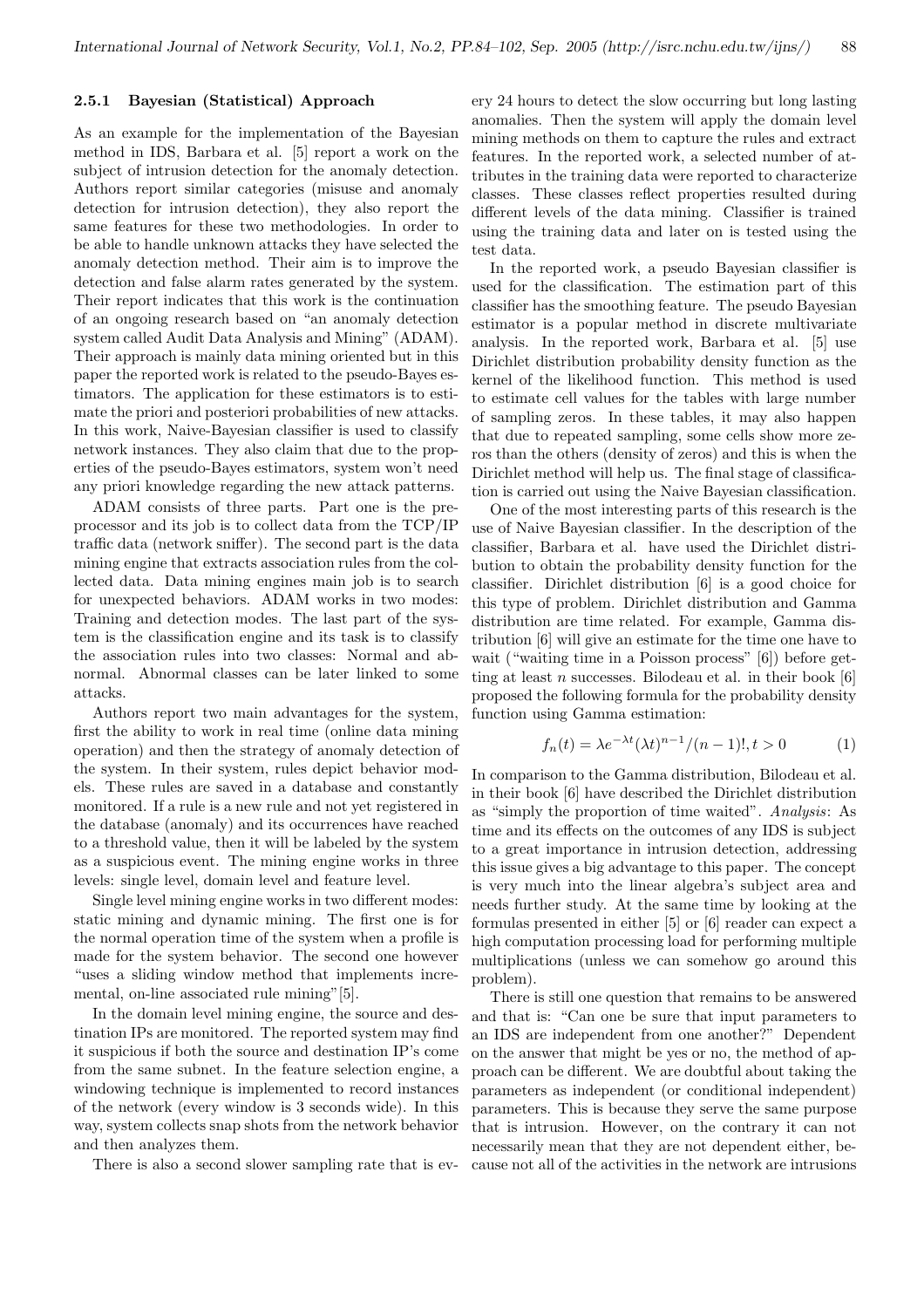and most of them are random legitimate activities. From system that is responsible for reading packets off the wire our point of view, this subject deserves more study. This is so because during the design stage understanding the statistical nature of these events will help us to build the optimum model of the system.

Barbara et al. [5] in their paper, present results using two configurations: In the first configuration, given training data after Naive-Bayesian Classifier detected the intrusion, system will remove it from the DARPA 1998 training data and then will apply the classifier on the DARPA 1999 test data. In the second approach however, the DARPA 1999 training data is selected with the same test data (DARPA 1999). Then both the test and training data are introduced to the Naive Bayesian classifier and the outcome is analyzed (using the test data). The presented results are satisfactory but although they present a good research work, there is a concern with regard to the test environment. The problem arises when Barbara et al. [5] say: "To better evaluate the performance of pseudo-Bayes estimator, we pick a set of attacks that behave very differently, while for the attacks that share some similarities, we only select one candidates to represent the rest". In their conclusions they also talk about the problem of detecting attacks similar in nature (Analysis: can we translate this to: dependent input variables?). Analysis: The presented results confirmed our ambitions regarding the choice of assuming input parameters from the network as either independent or dependent parameters! Since a random variable version of the Bayes estimator is implemented in their work and due to the following two assumptions in this method:

- 1) The multinomial distribution assumption in the Bayes estimator.
- 2) The assumption for the Naive Bayesian is that the parameters are conditional independent.

Once the behavior of the anomalies is similar, the proposed classifier will misclassify the attacks as it is evident in the reported results. Nevertheless this paper presents a good research work in intrusion detection.

#### 2.5.2 Fuzzy Logic Approach

As an example for the fuzzy logic based approach, Dickerson et al. [16] report a research based on the fuzzy logic concept. The paper reports a Fuzzy Intrusion Recognition Engine (FIRE) for detecting malicious intrusion activities. In the reported work, the anomaly based Intrusion Detection System (IDS) is implemented using both the fuzzy logic and the data mining techniques. The fuzzy logic part of the system is mainly responsible for both handling the large number of input parameters and dealing with the inexactness of the input data.

In the reported work, a Network Data Collection (NDC) module is implemented to take samples from the network (using TCP packet data) with 15 minutes interand storing them on the disk. The sample size is so large that authors were forced to use data mining technique to create an aggregated key composed of IP source, IP destination and destination port fields to reduce the data size. In this work, system tracks the statistical variance of the packet counts searching for any unusual increases in their number. Once any unusual increase is detected, it means that someone is scanning the network with small number of packets.

There are three fuzzy characteristics used in this work: COUNT, UNIQUENESS and VARIANCE. The implemented fuzzy inference engine uses five fuzzy sets for each data element (LOW, MEDIUM-LOW, MEDIUM, MEDIUM-HIGH and HIGH) and appropriate fuzzy rules to detect the intrusion. In their report, authors do not indicate that how did they derive their fuzzy set. The fuzzy set is a very important issue for the fuzzy inference engine and in some cases genetic algorithm approach can be implemented to select the best combination. The proposed system is tested using data collected from the local area network in the college of Engineering at Iowa State University and results are reported in this paper. The reported results are descriptive and not numerical therefore it is difficult to evaluate the performance of the reported work.

Gomez et al. [18] report a work based on the fuzzy logic concept. This work is dedicated to the network intrusion detection problem. The dataset for this work is KDD-cup'99 and 1998 DARPA datasets. In this work, the Genetic Algorithm (GA) is used to optimize the fuzzy rules so that they can better fit to the purpose. In this approach, fuzzy sets are normalized to fit within the boundary of 0.0 to 1.0.

The fitness value for the GA is calculated using the confidence weights of the system. This process is very similar to the way uncertainty problem is handled in the expert systems. Later on in their paper, a comparison has been made between the rules for the normal and abnormal behavior (there are two main sets of rules in the system, one is for the normal and the other one is for the abnormal behaviors).

In a graph presented in this paper, the false alarm rate and the detection rate of the system were input parameters and three curves for Normal rule, Abnormal rule and Normal-Abnormal rules (one with the confidence a and the other one with  $1 - a$ ) were plotted. The graph was showing a higher detection and lower false alarm rates for using only abnormal fuzzy rules. The system was tested using only 1% of the original 1998 DARPA datasets where 10.63% false alarms and 95.47% detection rate was reported. Authors mention that this abstraction is possible since the normalization process will produce a uniform distribution. Analysis: Selecting the 1% ratio of the whole dataset for the training can be an indication that high computational power is required for this task.

vals. NDC is a kind of network data sniffer and recorder report a work [7] to detect the intrusion using the user In another reported work in this area, Botha et al.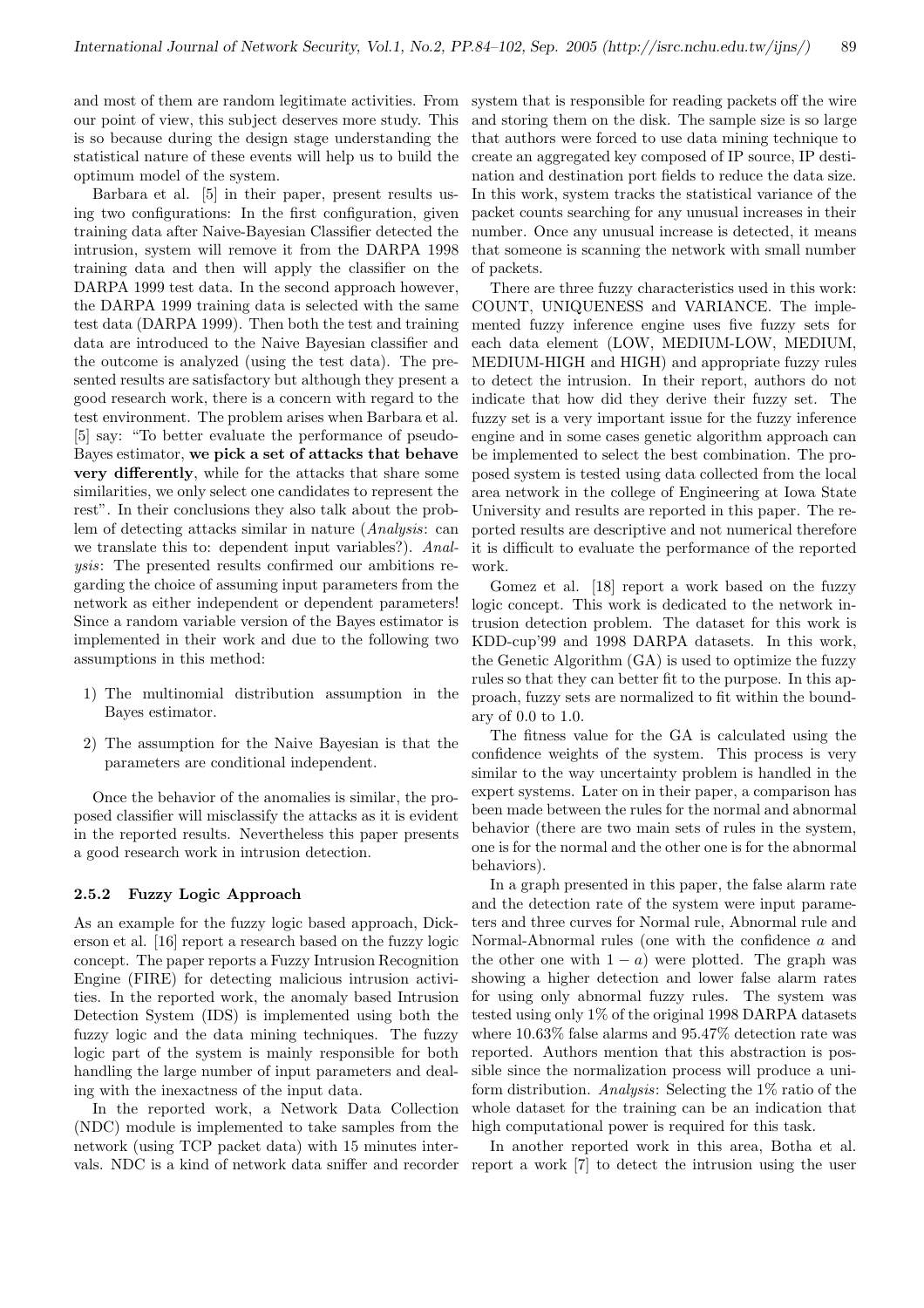behavior and the fuzzy logic methodology. In this paper, intrusion detection algorithms are similar to the two earlier approaches introduced in previous papers. The overall view of the authors is to consider six different generic phases for an intrusion into a network. The goal of this system is to track and monitor the current state of the user's behavioral profile considering these categories. These six phases are:

- 1) Probing phase. Intruder collects information regarding the operating system, firewall and the user profile. Knowing this information will narrow intruder's options in finding the weaknesses within the system (Probing command and illegal firewall access).
- 2) Gaining initial access phase. This phase includes the following parameters: Invalid password attempt, user terminal (network address) and user networking hours.
- 3) Gaining full system access. In this phase the following activities will be encountered: Illegal password file access attempt, illegal file/directory access attempt, illegal application access.
- 4) Performing the hacking attempt. In this phase intruder is going to use system facilities and information (Intruder's action).
- 5) Covering hacking tracks. Here the intruder will erase all the track or clues leading to the exposure of his access routes and identity (Audit log access).
- 6) Modifying utilities to ensure future access. In this phase, the intruder will create a backdoor in the system for himself to use it for his future access (Creating user account).

In this paper, it is assumed (authors reason was the lack of data) that the model for the transition from one state to the other is linear. In other words, if anyone fails to access the system out of the regular working hours, then IDS will be 33.3% certain that this was an intrusion attempt. There is a separate membership function assigned to each one of the inputs to the system. Predefined rules together with output from the aforementioned functions are used by the fuzzy inference engine for deriving conclusions. Results reported using only 12 test subjects that looks to be a small number of test cases.

#### 2.5.3 Data Mining Approach

In the data mining approach, Lee et al. [31] report a work based on data mining concept where initially two main usual classes of IDS are described and compared. Later, authors have explained their way of solving problems with the system and bringing it up to where it is now. Their approach is a rule-based approach (using machine learning techniques). In their proposed system, anomalies are detected using predefined rules. However, the system

supervisor should know the behavior pattern for a certain anomaly in order to be able to update the system with the appropriate rules. This is how the system becomes adaptive. Authors have designed, implemented and tested several rule sets for various attack patterns. The rule generation methodology implemented in this work is interesting. They define an association rule (item set) with the following generic form:  $X \rightarrow Y, c, s$  where X and Y are the item sets for the rule and  $X \cap Y = \emptyset$  is the relation between them.  $s=support(X \cup Y)$  where s is the support value for the rule and  $c = \frac{support(X \cup Y)}{support(X)}$  is the confidence for the rule. System keeps these rules for a period of time and uses them as the pattern for the event and behavior model for the users. As an example, Lee et al. [30, 31] say:

"an association rule for the shell command history file (which is a stream of command and their arguments) of a user is:  $trn \rightarrow rec.humor, 0.3, 0.1$ , which indicates that  $30\%$  of the time when user invokes  $trn$ , he or she is reading the news in rec.humor, and reading this newsgroup accounts for 10% activities recorded in his or her command history file."

There is another rule called frequent episode rule:  $X, Y \to Z, c, s, window$  where X and Y are the item sets for the rule and  $X \cap Y = \emptyset$  is the relation between them. s=support(X ∪ Y ∪ Z) where s is the support value for the rule and  $c=\frac{support(X\cup Y\cup Z)}{support(X\cup Y)}$  is the confidence for the rule and window is the sampling window interval.

Analysis: Their idea for tracking users sounds very interesting. As it is explained in the paper, applying proper subintervals, system will reduce the length of the user records. At the same time, system will keep the historical records for the activities in its database (data reduction). Using the user records, system will generate a rule set for the activities within the network. At this stage, system can notice the irregularities and identify them (if they are known). Several test scenarios where presented.

Since for the test purposes no standard datasets such as DARPA was used, it is hard to evaluate and compare their results. However, the proposed rule based approach is implemented in a good way.

There is an abstraction on the anomaly detection concept in their reported work. In the report [30] authors say: "Anomaly detection is about establishing the normal usage patterns from the audit data".

Their viewpoint seems to be the following: Anomaly detection is to detect any known anomaly (or a famous anomaly pattern) in the network. However, we are not necessarily agreed with them on the known anomaly or the signature based approach and would rather to use any automatically detected intrusive anomaly detection approach. Adaptability of their reported system requires that someone always keep the system rule sets up to date. It could be a big challenge to include an automated adaptation feature in the IDS.

Lee et al. in another paper [28] report a work to improve and continue their earlier work in the field of intru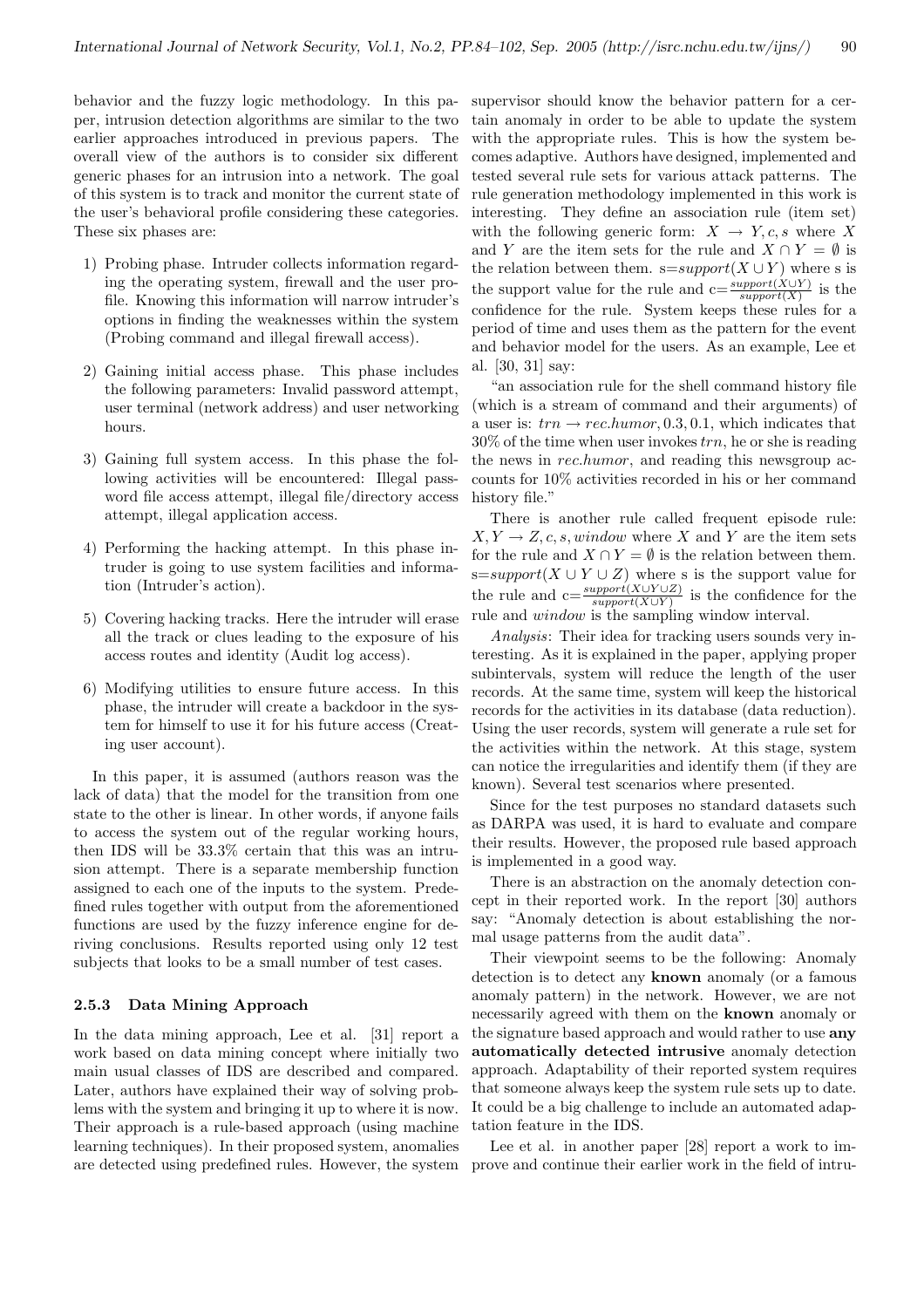sion detection. In their new approach, they have implemented their system in a distributed configuration. This will help them to break down their workload and perform a type of parallel processing. In this way, they can also perform sophisticated tasks and implement complicated algorithms. Analyzing their work and considering their background in rule based approach; one can easily get the idea of the "Black Board" strategy as it is in the expert systems, out of their work.

They have also indicated that they are very much interested in "Black Box" modeling of the system. This is a great idea and honestly speaking this is the idea in our minds as well. This is because attacks are not in a static model and every now and then a novel attack pattern emerges. A black box approach to this problem will provide the IDS with the ability to detect the intrusion without necessarily knowing its type/category or name. Lee et al. [28] noted in their report that

"A major design goal of CIDF is that IDAR systems can be treated as "black boxes" that produce and consume intrusion-related information". Where CIDF and IDAR respectively stand for "Common Intrusion Detection Framework" and "Intrusion Detection Analysis and Response".

Considering the above, they have also noted in the earlier parts of their report that: "we need to first select and construct the right set of system features that may contain evidence (indicators) of normal or intrusions. In fact, feature selection/construction is the most challenging problem in building IDS, regardless the development approach in use."[28] that is a very true statement and it is important to find right features. There are some issues to bring up in this regard. These issues will be discussed in the following.

In the experiments section of the reported work, authors report an experiment where in a simulated SYN flood attack the IDS has not only detected the attack but has sent agents to the slave computers (those who where attacking the network or the server) to successfully kill the malicious agents there. The idea seems fine, but what about the legal and privacy issues? Is it legal to send agents to people's computers without their consent? There should be a legal solution to the privacy problem before implementing such strategies. This approach can be feasible for the network of an organization, but not over the internet.

Analysis: This approach seems reasonable but there are some issues that need to be addressed:

- 1) The reported work is heavily counting on the connectivity or the availability of the network structure for their work. In some occasions, this cannot be expected. This is because in some DOS attacks not the server but the network switches might become saturated, which means that there will be no means by which these distributed systems can communicate with one another.
- 2) The feature detection part has to be automated, this

is because different attack strategies may have different features and in an adaptive system feature extraction has to be automated. However, authors in their implementation part of the report still report that human inspection is required in their system.

3) We believe in the Black Box (BB) approach for this type of problems. It is also evident that modeling such a huge and complicated system needs both a great computational power and a large memory space. Nevertheless, one has to accept the fact that some times cost is high! The question is not the cost but on the other hand, it is about the possibility. In many occasions, learning speed in BB modeling is so slow that it is practically impossible to use it in the real world applications. However, if possible to implement, a BB model can never tell you how or why this situation is an attack! It just knows that this is an attack (seems like one or behaves like one)!

No numerical results are presented in this report. Just the experimental environment and the experiments were described.

#### 2.5.4 Different Tends in Data Mining Approach

In another group of the fuzzy logic and Genetic Algorithms (GA) related papers that are related to IDS concept, the one to start with is a work from Bridges et al. [8]. They report a work where fuzzy logic is used to model the uncertainties in the network behavior. The GA's role here is to optimize the membership functions of the fuzzy logic engine. Authors also report that they have implemented standard S, PI, and Z functions in their work as well. This will make the membership function to look different from just some overlapped triangles. Here, the triangles will turn into half sine waves. Their approach is an anomaly-based approach. They are using expert systems and their approach is rule-based. Association rules and their corresponding confidence and support factors are also implemented in the system. Their reported result shows that by tuning fuzzy logics membership function, GA's optimization process is improving the performance of the IDS (improves its feature extraction capabilities). In the reported paper, fuzzy results were compared versus results from a non-fuzzy system using a diagram. The depicted diagram indicates less false positive error rate for the fuzzy based methodology. The method is well defined and as it is indicated in the paper, the work is an ongoing work and needs further follow up.

In another reported work by Barbara et al. [4] reports the same work as it is previously mentioned in this report [5] and reports other researchers approaches in this area. He is not satisfied with the quality of the result reported by Lee et al. [30]. However, two papers from Lee et al. are referenced in their paper. Regarding the weaknesses of their own method, they reason that it is due to inaccurate thresholds in their classification system. Authors are suggesting that in order to improve the accuracy and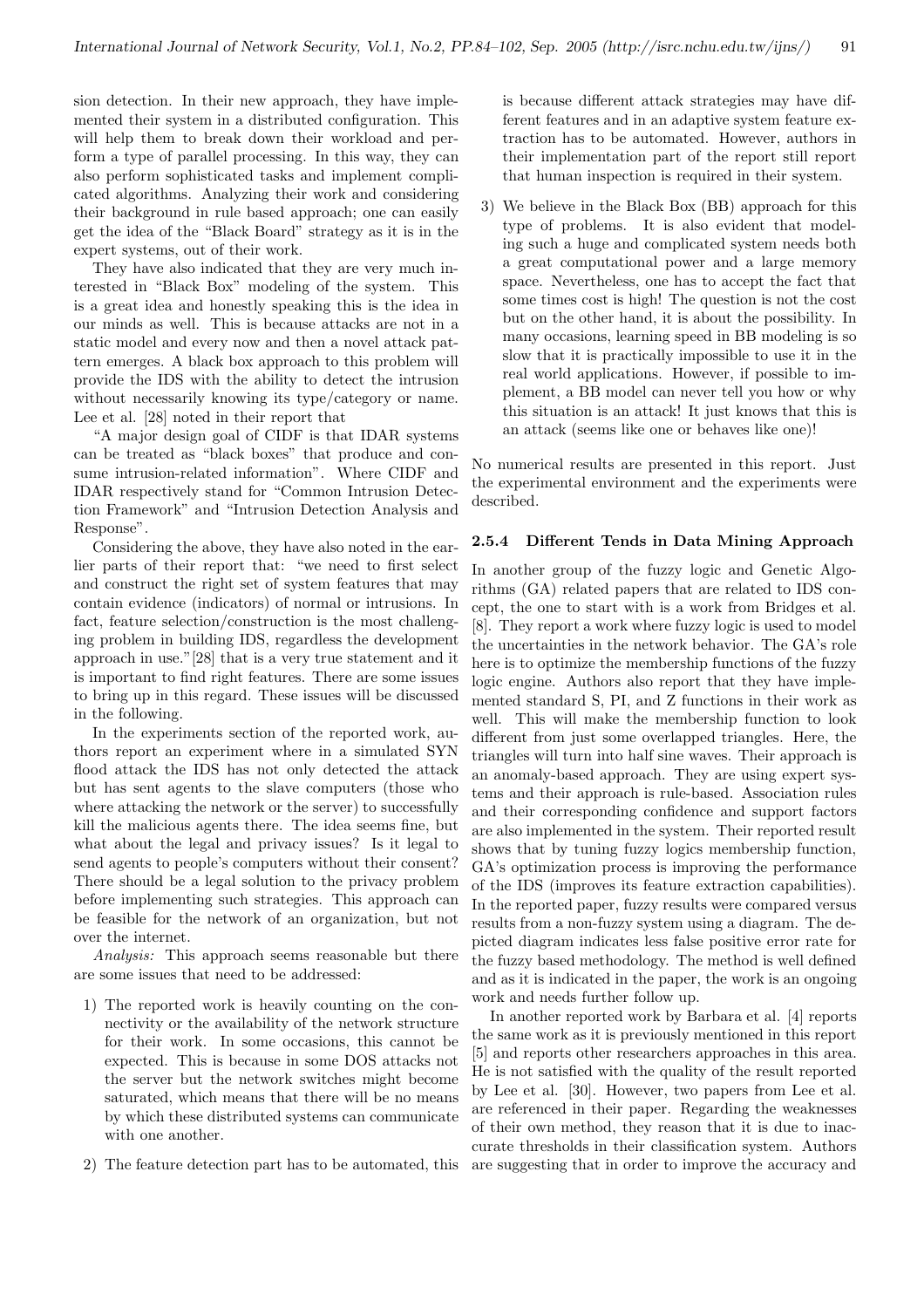the detection rate for the proposed system, one way can calculated using the following formula: be to add more sensors to the system. This idea is similar to the one in the control systems area of research (so called multi-sensor data fusion). In their future work, authors goal is to avoid the dependency on the training data (probably because it is very difficult to obtain such a dataset) for the normal events.

As it is evident in this last set of reported works, the fuzzy logic or Bayesian estimator based works can be included under either their own name or under the data mining category name. This is because the data mining work area is a multi-disciplinary area of research.

Yoshida [43] in his paper reports a new approach to the IDS design. In this paper, the author indicates that his/her goal is to provide system with the ability to detect newly encountered attacks. However, this claim in the paper is not supported by the experimental results. Yoshida's report is mainly descriptive and it talks about the new approach without showing any proof of its performance.

Yoshido explains that application of the APRIORI algorithm that mines the association rules from the given dataset is most popular among the researchers in data mining research area. Yoshido also believes that "the result of APRIORI algorithm involves association rules with contradiction"[43]. He also indicates that the result of this algorithm is noisy and in order to use it within an IDS, the result needs post-processing. As for his proof, he provides an example where in a given database there are two rules such that: Rule X has 100 supporting and 200 contracting data items in the database and rule Y which has 99 supporting and no contracting data items. Given MinSup (Minimum support) value equal to 100, APRI-ORI algorithm will only find the rule X. If it is desired to have the Y rule as well, then the MinSup value should be decreased which in turn will lead to a higher noise in the result. In order to improve the results, Yoshido proposes a Graph Based Induction (GBI) approach using Entropy based data mining. The GBI algorithm is as follows: First the input graph is contracted. Here "Every occurrence of the extracted sub-graph in the input graph is replaced by a single node in step  $1^{\prime\prime}$ [43]. In the second step, the contracted graph is analyzed and consequently every subgraph consisting of two linked nodes that are called a pair is extracted. Finally satisfying a certain criteria the best pair is selected. Later on "The selected pair is expanded to the original graph, and added to the set of extracted sub-graphs"[43]. For calculation of the Entropy he uses the following formulas.

$$
Information gain(D, T)
$$
  
= Entropy(D) -  $\sum_{G_i \in G} \frac{|G_i|}{|D|} Entropy(G_i)$  (2)

Where  $T$  is the new test dataset and  $D$  is the original of security violations are analyzed. These stages are as dataset that is going to be classified. The Entropy can be follow:

$$
Entropy(D) = \sum_{i=1}^{n} -p_i \log_2 p_i \tag{3}
$$

The  $G_i$  is a subset of D classified by the test T and  $p_i$  is the probability of class i.

Cabrera et al. [11] report a work in continuation of their earlier work [10] where the feasibility of their approach was studied. Authors use the Simple Network Management Protocol (SNMP) to build an IDS system. They separate their approach from the common approaches in the network security area by saying:

"IDSs either rely on audit records collected from hosts (host-based IDSs) or on raw packet traffic collected from the communication medium (network-based IDSs). SNMP-based NMSs on the other hand rely on MIB variables to set traps and perform polling"[10].

Later, paper explains that although these two approaches do not have much in common, SNMP-based Network Management Systems (NMS) relying on the Management Information Base (MIB) variables can help the IDS to set traps and perform polling. This will enable us to design a distributed IDS. Authors intention is to use MIB variables to improve the detection rate of the IDS especially for those attacks that are difficult to detect. A SNMP-friendly IDS can use the MIB to cover a wide spectrum of security violations. They also believe that "MIB variables can be used not only to characterize security violations, but also to characterize precursors to security violations"[10]. Authors say that the idea of proactive IDS is about predicting the intrusion attack before it actually reaches to its final stage.

Cabrera et al. mainly focus on the Distributed Denial Of Service (DDOS) attack. In this type of attack, initially a master node will install a slave program in the target clients of the network. Then after awhile it orders them to start the attack by sending a message to them. In this system, slaves will generate an artificial traffic by which they will cause network congestion and will bring the network into halt. Cabrera et al. have characterized their proposed system into two categories:

#### 1) Temporal Rules:

In this category in the detection rule, the antecedent and the consequence will appear in a correct order in distinct time instances (first antecedent followed by the consequence). The time series analysis in this work will deal with the design of the IDS.

#### 2) Report incoming danger:

If the antecedent is true then after a certain time delay the attack will commence.

Extraction of the temporal rules is an off-line operation that implements data mining methodologies. Extraction of the rules is performed in four stages where a large dataset from the network status evolutions to the history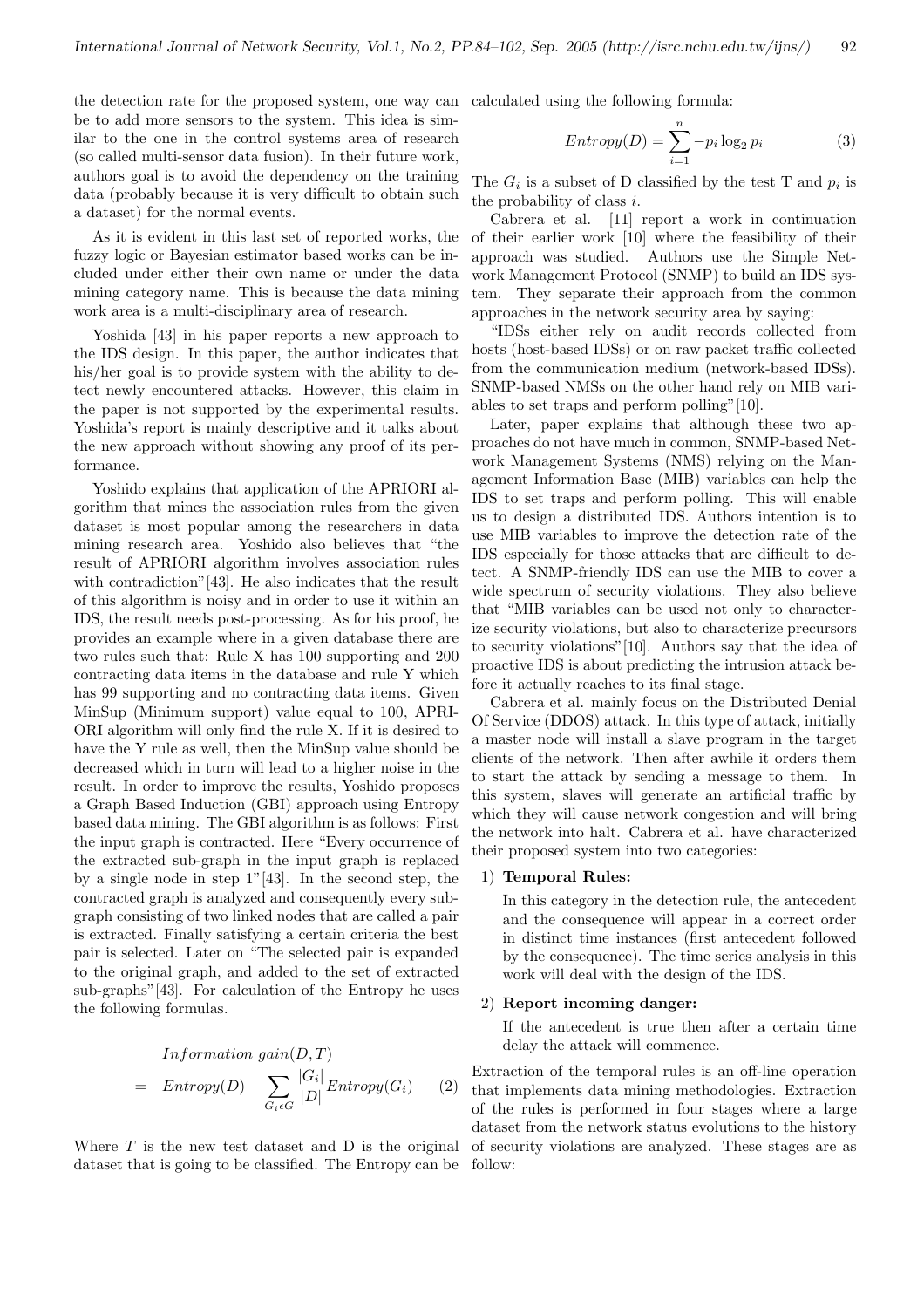- Step 1 Extracting the effective parameters/variables at the paper, two of them seem very interesting and they are the target side within the dataset. It is very important to know where to look for the clues.
- Step 2 Extracting the key parameters/variables at the intruder side within the dataset. IDS should be able to model the behavior of the intruder and these variables are used to detect the current state of the intrusion process. This information may derive from statistical casualty tests on some candidate variables plus variables from step 1.
- Step 3 Determining the evolution of the intrusion process using the variables derived from step 2 and comparing them versus normal state of the network. It is clear that this work follows the anomaly detection approach.
- Step 4 In this stage the events extracted in the step 3 are being verified to see if they are consistently followed by the security violations observed in variables extracted in step 1.

In their description of this type of attacks, authors depict a timing diagram for a five stage transfer to the final network saturation in DDOS. These steps are: Master initiates installation of slaves (T0), Master completes installation of slaves (T1), Master commands the slave to initiate the attack (T2), Slaves start sending disabling network traffic to the target (T3), Disabling network traffic reaches the Target (T4), The target is shut down (T5).

At this time chart, T0 is the start of the attack and T5 is when the network will go down. The time-period between T1-T2 is solely dependent on human factor and on when the master will decide to order the slave to start the attack. Considering this chart and by using the NMS within the IDS, the system might be able to predict or react to the attacks.

Authors of the paper have prepared a test rig for the intrusion attack simulation and have carried out few interesting experiments on their test rig. The results are monitored and recorded. In this way, they can investigate the behavior of their IDS and study the results. Their main emphasis is on the data extracted from the MIB variables. They have included few charts from the MIB variables within the test period in their paper and have analyzed them. In intervals of 2 hours and sample rate of 5 seconds, 91 MIB variables corresponding to 5 MIB groups are collected by the NMS. These charts are synchronized so that they can be studied. Charts will provide us with an understanding of the behavior of the system during the normal and under attack periods. Since these charts are synchronized, one can easily relate the sequence of the events from one variable to the other.

Later on in their paper, authors explain how to extract rules from this dataset. In their description they have assumed that the sampling interval is constant i.e. samples are taken in equal time intervals. The result is a multivariate time series. Among different definitions in user and the network environment. The user itself can

explained in below:

- **Causal rule** "If A and B are two events, define  $A \stackrel{\tau}{\Rightarrow} B$ as the rule: If A occurs, then B occurs within time  $\tau$ . We say that  $A \stackrel{\tau}{\Rightarrow} B$  is a causal rule" [11].
- **Precursor rule** "If A and B are two events, define  $A \stackrel{\mathcal{I}}{\leftarrow}$ B as the rule: If B occurs, then A occurred not earlier than  $\tau$  time units before B. We say that  $A \stackrel{\tau}{\leftarrow} B$  is a precursor rule"[11].

Both of these rules are special cases of the temporal rules. As an indication of the certainty level for correctness of the rules, each one of these rules can be associated with a confidence factor. Authors mention that precursor rules are mined, but only causal rules were applied. Three problems for the rule extraction are addressed in this report and later on solutions have been suggested [11].

## 3 Modeling the Network as a System

The goal of finding a model for the network is to define the normal behavior and consequently anomaly in the behavior of the system. In the current literature, authors have defined the normal behavior of the network with regard to their own view points and no generic definitions are necessarily provided. A generic definition for the normal behavior and anomaly is proposed in below.

Generic definition of the normal behavior of the system (network): The most frequent behavior of (events within) the system during a certain time period is called the normal behavior of the system. This behavior is the dominant behavior within the system and is the most frequently repeated one.

Generic definition of the anomaly within the system (network): The least frequent behavior of (event within) the system during a certain time period is called anomaly or abnormal behavior. The repeating period for an anomaly event has a very long repeat period and its interval is close to the infinity.

The most and the least frequent events will have respectively the lowest and the highest variances among all the other events. Therefore, effective parameters will be: the duration of the time period, the frequency and the variance of the events within that time frame.

As it is clear from the literature, researchers have followed different approaches to improve accuracy and performance of their proposed IDS. However, the execution time constraint is always an obstacle or a challenge to overcome. Modeling a dynamic and complex system such as the network is very difficult. Thus, abstraction and partial modeling can be a good solution. This is why some researchers have chosen to separate different parts of the network and model them individually. The whole network can be divided into three different segments: host,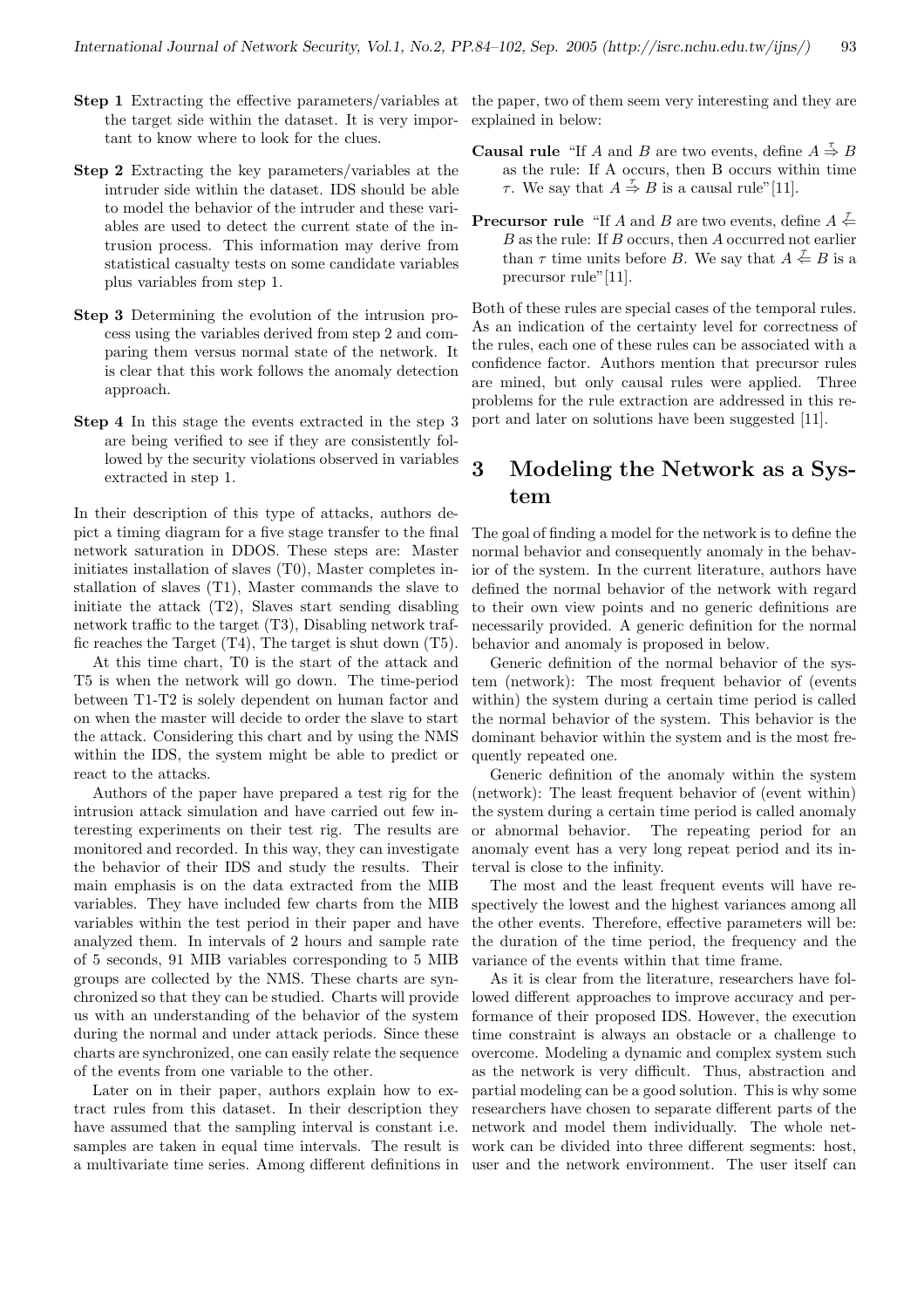user (intruder). Different researchers have selected either of these groups. Assigning a behavioral model to either of these groups, one can derive a model of the legitimate or anomaly behavior for them.

To model the host, it is required to monitor the system within an intrusion free working environment for a while. Using the collected data, it would be possible to derive a model for the normal behavior of the host. Any deviation from this model can be considered as an anomaly behavior and can be used for the intrusion detection. Usually there is a threshold value that determines the acceptable tolerance for any deviation from this model. Any activity that subjects the system to a deviation larger than a threshold value from its normal behavior model can be considered as an anomaly.

Another approach is to monitor the system for a period of time and then assign a baseline to the systems parameters. In this approach, crossing the baseline denotes an anomaly behavior. It is also possible to assign a normal behavior model to a host and to consider any other behavior an anomaly. However, this approach will require applying limitation on the system that might not be desirable. This approach might be suitable for cases where system performs highly repetitive tasks and within a well defined work area. It also requires deep knowledge of the system. The approach is a specification based approach to the ID and Section 4.1 will provide a more detailed discussion on the specification based ID. Sekar et al. [39] report a work in this area where a state machine based IDS is implemented to follow state transitions within the system. In this work, system is expected to behave in a certain way and IDS will respond to any abnormal state transitions.

User modeling can be an alternative method to tackle the ID problem. In this method, one can decide whether to model the legitimate user. The anomalous behavior is usually (but not necessarily) an indication of an intruder user. This approach can be used to model the intruder and to monitor his actions and his progress. Determining the normal behavior of the legitimate user can also be specification based that will lead to limiting the user within a certain boundary. Since the user is a human being and humans can be unpredictable, normal behavior modeling of the user can be a very difficult task. The same can be true with building a behavior model for the intruder. Intruder as an intelligent human being, who is aware of the usual behavior for the intruders, can slightly alter his intrusion approach and fool the system. Modeling the intruder can be a better alternative since it can be assumed that intruders are a small subset of the user community and with a known attribute (known goal) i.e. intrusion. On the contrary, legitimate users are a much larger subset of the overall users and their attribute(s) can be diverse i.e. they might have different interests and different goals.

In a reported work, Vigna et al. [41] implement a State Transition Analysis Technique (STAT) to model attack

be divided into two parts: legitimate user and malicious scenarios (intruder behavior modeling). Their work is especially interesting since STAT framework has an extension process that includes the extension of the attack modeling language. Therefore, using this modeling language it would be possible to model different attack scenarios.

> In another reported work, Botha et al. report a work [7] to detect the intrusion using the malicious user behavior and the fuzzy logic. The overall view of the authors is to consider six different generic phases for an intrusion into a network. The goal of this system is to track and to monitor the current state of user's behavioral profile considering these categories. These six phases are respectively: probing, gaining initial access, illegal password file access attempt, performing the hacking attempt, covering hacking tracks and finally modifying utilities to ensure future access. One of the short comings of this work is an assumption that is made by the authors. They have reported that due to the lack of data, the model for the transition from one state to the other is assumed to be linear. However, in the real world this transition is nonlinear.

> The network environment itself can be considered for the modeling. In this case, transactions between members of the network can be monitored. Agent based distributed systems are the main contributors to this approach. Nevertheless, this approach is very complicated and the target system is complex. In this approach the relationship between the members of a network play an important role. Distributed processing will improve the time constraints for the processing of the information within such an environment. A work reported by Lee et al. [28] is an example of this approach. In the reported work data mining techniques and a Common Intrusion Detection Framework (CIDF) are deployed to build a distributed IDS. In this work connection/section records are used as features.

## 4 Some Trends in IDS Design

Before getting started with describing trends in the IDS design, it should be noted that IDS has a classifier kernel. The kernel of the IDS is responsible for classifying the acquired features into two groups namely normal and anomaly, where the anomaly pattern is likely to be an attack. Nevertheless, there are occasions where a legitimate use of the network resources may lead to a positive classification result for the anomaly or signature based intrusion detection. As a result of this wrong classification, IDS will wrongly raise the alarm and will signal an attack. This is a common problem with the IDS and is called False Positive (FP). One of the parameters to measure the quality of an IDS is the number of its FP alarms. The smaller is the number of false positives, the better is the IDS.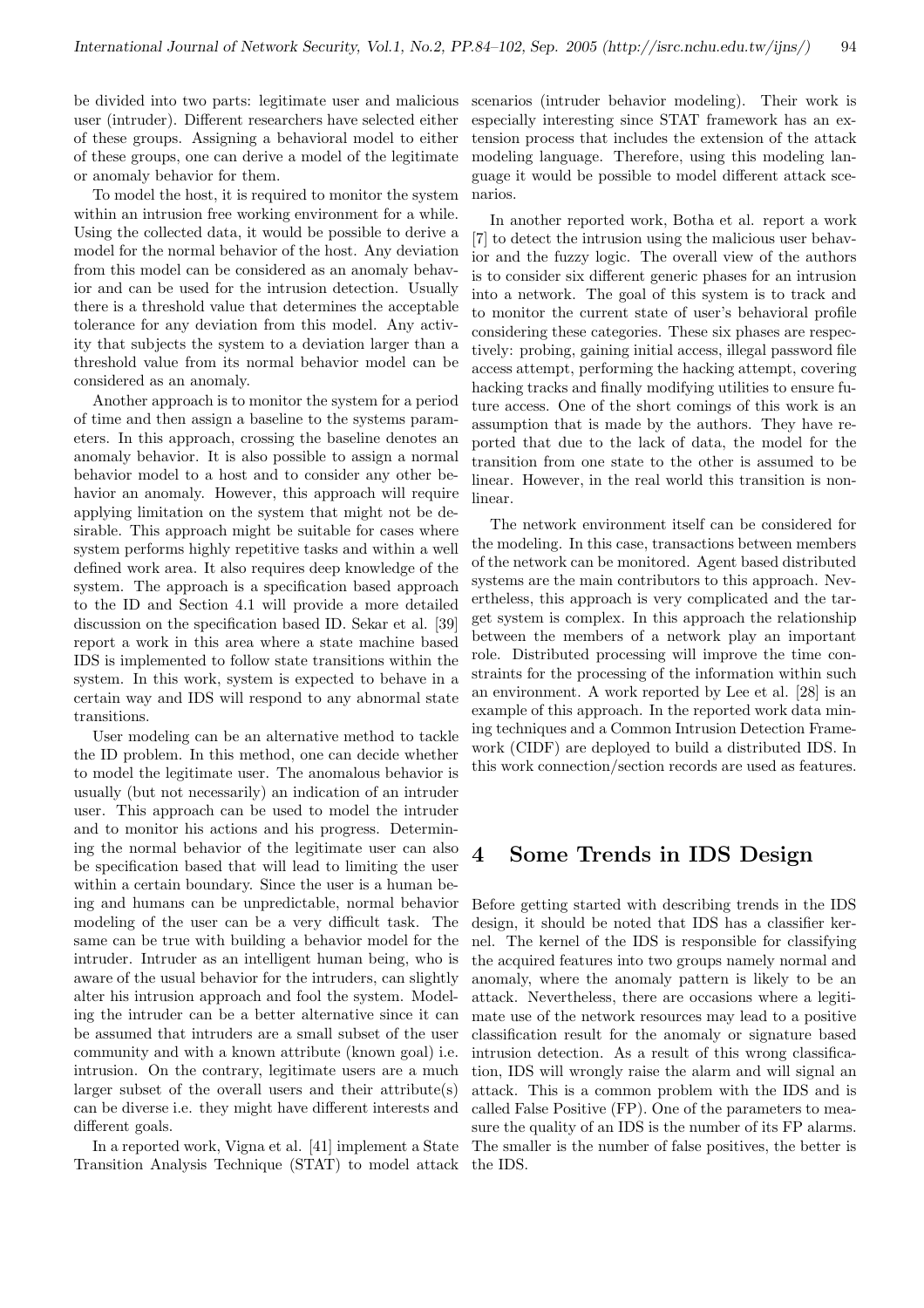## 4.1 Signature Based, Anomaly Based and not to require a baseline anymore. Currently many com-Specification Based IDS

Signature based intrusion detection (misuse detection) is one of the commonly used and yet accurate methods of intrusion detection. Once a new attack is launched, the attack pattern is carefully studied and a signature is defined for it. The signature can be a name (in characters) within the body of the attack code, the targeted resources during the attack or the way these resources are targeted (attack pattern). Studying the attack pattern, security specialists can design a defense against that attack. Later on, using the proposed defense method, the IDS is updated accordingly to recognize the new attack patterns and to response to them. This approach is very efficient for the known attacks and produces small number of FP alarms. However, as the main short coming of this approach, it is not capable of detecting novel attacks. Once the attack pattern is slightly altered, this approach will not detect the altered versions of the old attacks. Thus, this approach is only efficient in detecting previously known attacks. There is another approach for detecting the novel and unseen attacks that follows.

Another widely used ID method is the anomaly detection approach [35, 34, 22, 26]. The basic idea behind this approach is to learn the usual behavioral pattern of the network. Consequently the attack is suspected (detected) once the network behaves out of its regular way (anomaly). However, network regular behavior is not similar for different networks. The network behavior is dependent on the date or the working conditions in the organization where the network is installed. The regular behavior model for the network can be variable. Considering these working conditions, the degree of freedom for the problem is large. One way to solve this problem is to make the IDS adaptable to the network environment where it is going to be installed. To do so, IDS will start to monitor and record the network behavior just after its deployment.

Assuming the recorded pattern as the regular pattern for the network, IDS will use it as the normal behavior of the network and will set a baseline. Once the network pattern deviates from this baseline pattern by more than a threshold value, it denotes an anomaly. As it was mentioned earlier, not every anomaly indicates an intrusion. This is especially true in this case, where the system is very dynamic. Thus, it is not clear if the detected anomaly should be assumed to be an intrusion or not. As a direct result of this uncertainty, anomaly based IDS will produce high FP alarms. As a remedy to this problem there should be a pruning system to detect FP alarms and cancel them. Keeping this shortcoming in mind this approach has a big benefit, that is, it is capable of detecting novel attacks or new releases of the old attacks.

One of the problems in this field of research is finding either the right features or the right relation between certain features to monitor. May be sometime in future, the anomaly detection methodology becomes mature enough

mercial ID systems use a hybrid approach where anomaly based intrusion detection is used together with the signature based intrusion detection method. Using the signature based ID methods system can accurately identify the known attacks with low FP alarms. If any unknown intrusions occur then anomaly detection based ID methods can detect the intrusion and raise the alarm. Using the anomaly detection based ID, the signature based methods can also be used to refine the FP alarms raised by this method. This approach will result in increasing the accuracy and reliability of the IDS while keeping the number of FP alarms low.

A recently introduced approach is the specification based intrusion detection approach. Some reported works emphasize only on the signature (misuse) based and anomaly based intrusion detection approaches [16, 12, 42, 22]. However, there are others who talk about all three of the approaches. The specification constraint in this approach is used for reducing the number of FP alarms [40, 39].

Implementation of the anomaly based IDS requires in depth knowledge of the system. The specification constraints are extracted by the human expert manually. Although specifying critical resources of the system and their utilization may improve the security, there might always be some points missing in this process that may affect the system utilization. Specification based is not just applicable to the host systems but they can also be applied on the users as well. A legitimate user is expected to behave in a certain way, or it can be specific that a user should behave in this manner. This decision will improve the security but with the expense of a less attractive user interface. Limiting the user actions and freedom may lead to making the application look less appealing to some users. It is expected to get better results by applying specification based ID methods on the system itself.

## 4.2 Network Based IDS and Host Based IDS

As it was mentioned earlier in the introduction section of this article, network based and host based systems are two categories of the IDSs. The network based IDS is responsible to protect the entire environment of the network from the intrusion. This task asks for full knowledge of the system status and monitoring both the components of the network and the transactions between them. Agent technology plays a key role in this strategy. Network is the infrastructure for a distributed system. Therefore, agents are a natural choice for this approach. Collecting information within the network and processing them, responding to the requests and commands of the kernel of the IDS or working as an individual, all can be accomplished using agent based technology. The network based IDS is capable of accessing the network routers and instructing them to perform tasks. Using this feature, system can ask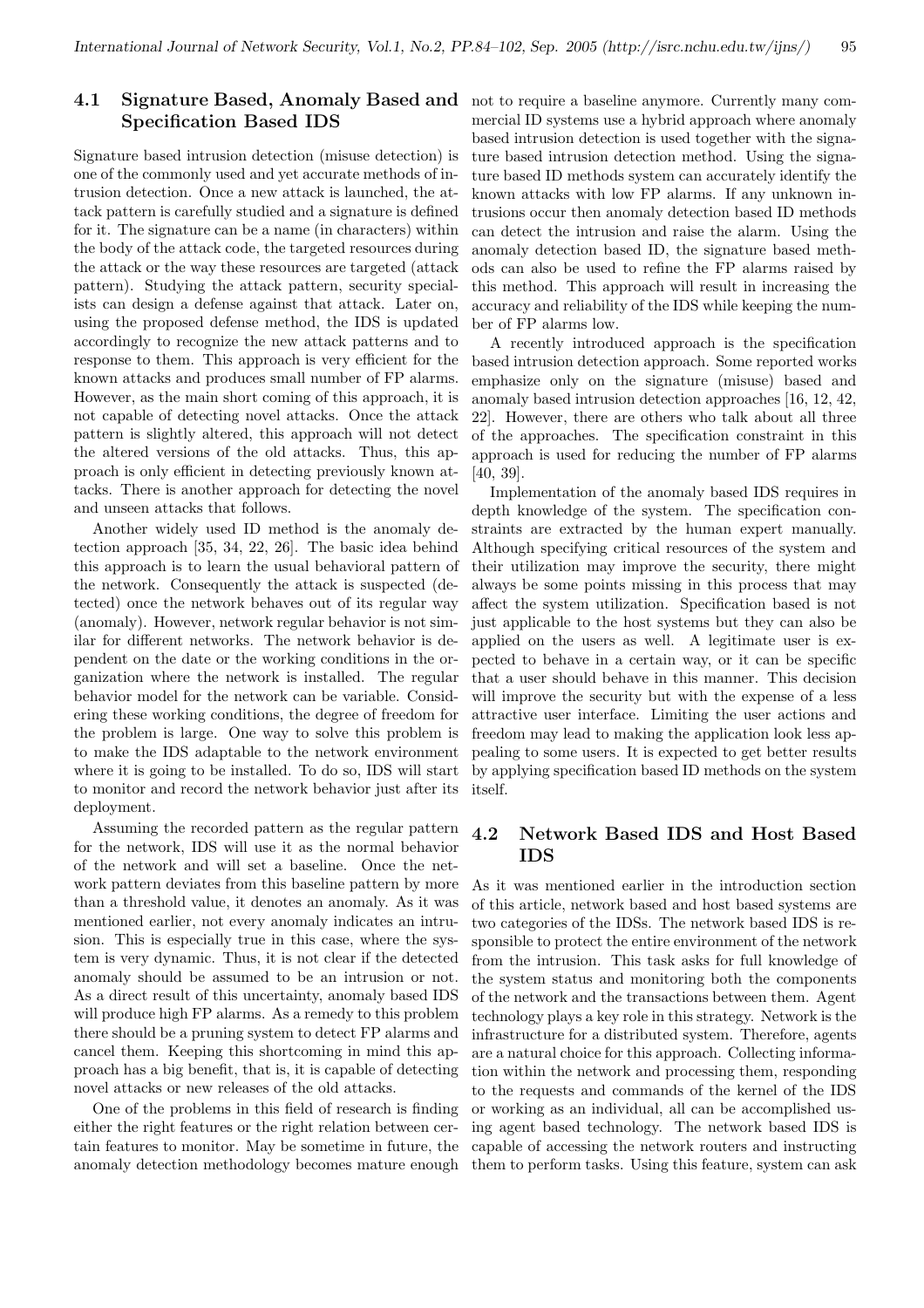the router to disconnect a terminal or a subnet that has from that site. become a security threat.

There are several reported works in this area. In a paper by Foo et al. [17] authors investigate the implementation of the mobile agents in the IDS area. In this way, they intend to improve the speed of program development and update for the IDS. In another paper by Zhang et al. [46], a new architecture for a multi-agent based IDS is proposed. Paper divides the security threats into two main groups: those that come from Insider Intruders and others that come from Outsider Intruders. Paper also categorizes IDSs into three categories: host-based, networkbased and router-based IDSs. Authors believe that in a multi-agent based IDS, the system should be able to have a perception of the world surrounding it. Finally, paper proposes a model with a network architecture consisting of four types of agents: basic agent, coordination agent, global coordination agent, interface agent. Console consists of two agents, a global coordination agent and an interface agent. The global coordination agent is responsible for all of the coordination agents in the system. This includes receiving reports and sending instructions to them. The interface agent can provide information for the administrator in the form of Graphical User Interface (GUI). It can also receive control commands in the form of GUI.

In a paper by Luo et al. [33] a new Mobile Agent Distributed IDS (MADIDS) has been introduced. Paper reports that one of the main goals of the system is to improve the performance of the IDS in regard to speed and network traffic. MADIDS consist of four parts: Event Generation Agent, Event Analysis Agent, Event Tracking Agent and Agent server. Data is transferred by the Generalized Intrusion Detection Object (GIDO). Event generators are responsible for collecting data and converting them to the appropriate format. Event analyzers are responsible for analyzing the events and generating GIDOs. Response units will process GIDOs. Events and GIDOs are store in event servers (databases). Distributed computing on different computers will significantly improve MADIDSs processing performance.

In a work reported by Ramachandran et al. [38] the idea of neighborhood watch is implemented for the network security. There are three different types of agents in three different layers. There are different types of Cop agents dependent on their assignments. A Cop is responsible for collecting data from various sites and reporting them to its respective detective agent. The detective agent is responsible for analyzing the reports received from the Cop agent. There is a Chief agent on the top layer who will have all the detectives reporting to him. Chief is responsible for the security of both the host and the neighbors. There might be a Chief agent monitoring a number of other Chiefs. Chief will monitor and study the reports from the detectives. If a Chief notices that security of a site has been compromised, then it will select either of the actions: Chief decides to further monitor that site or will order other sites to protect themselves

Ramachandran et al. [38] have proposed this approach with the intension to distribute the decision making and the workload of the IDS. The detective agent is responsible for analyzing the reports received from the Cop agent. There is a Chief agent on the top layer who will have all the detectives reporting to him. Chief is responsible for the security of both the host as well as the neighbors. There might be a Chief monitoring a number of other Chiefs. Chief will monitor and study the reports from the detectives. If a Chief notices that security of a site has been compromised, then it will either decide to further monitor that site or it will order other sites to protect themselves from that site. Paper reports that every now and then sites start to check each other to determine the security level of their neighbor. The result will be reported to the Detectives.

Mukkamala et al. [34] believe that IDS has two categories: host based IDS and network based IDS. They define these two types as follows: "A host based IDS monitors all the activities on a single information system host. It ensures none of the information system security policies are being violated. A network IDS monitors activities on a whole network and analyzes traffic for potential security breaches or violations."

The host based IDS is only installed on a single host/terminal and is responsible for monitoring the status of that terminal/server only. This type of IDS is responsible for the security of its host and will monitor all the network activities in that host [23]. One of the problems with the host based IDS is the high processing overhead that they impose on their host. This overhead will slowdown the host and therefore it is not welcomed. This approach is quite popular among the researchers.

#### 4.3 Different Approaches to IDS Design

An active IDS will provide a predefined response to the detected intrusions. The passive IDS is only responsible for monitoring the system and to inform the administrator once an intrusion occurs or to produce an advance warning. The response concept is related to the active IDS. This response can be a reaction to a security breach in the system or a preemptive response to avoid a security breach. One of the main goals of any active IDS is to prevent the security breach and not just to respond to the threat.

Continuing their earlier work [10], Cabrera et al. [11] report a more advanced work where the feasibility of their approach is studied. Authors use the Simple Network Management Protocol (SNMP) to build an IDS system. In this report, authors report that the idea of proactive IDS is about predicting the intrusion attack before it actually reaches to its final stage. Proactive IDS is a system that reacts to the imposed threats, and in response it will apply predefined defensive routines within the system.

There are two types of product lines in the commercial IDS industry. In one type of production, the IDS is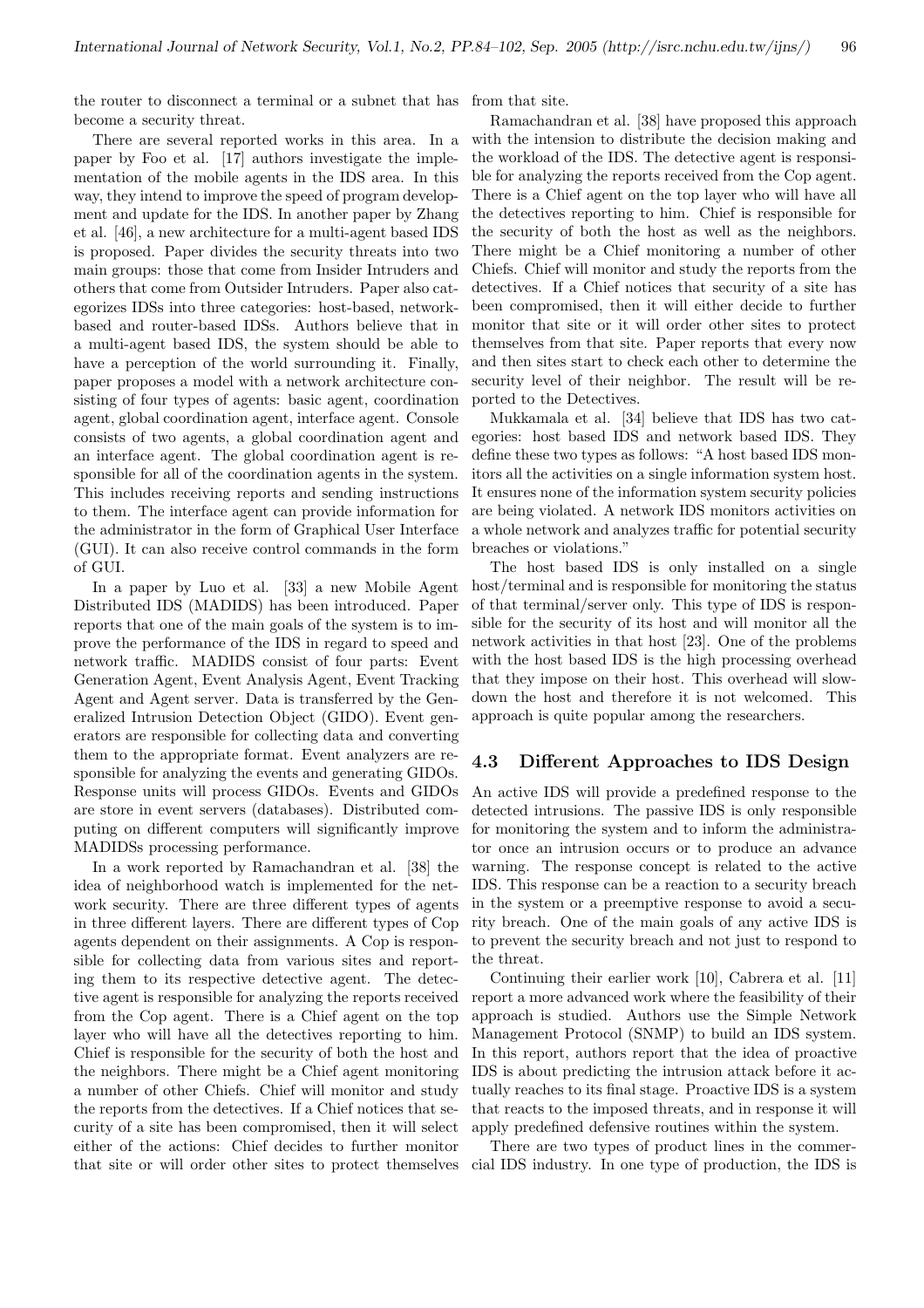protect a host, the IDS software has to be installed on that host. Once the IDS is installed, it will access the network modules/ports of that host and will gain control over them. Later on, using its control over the system, IDS will monitor the network transactions and will respond to the threats. Although it can be used for the distributed IDS as well, this approach is more suitable for the host based IDS than the network based IDS.

However, industry has shown a great interest in another approach as well. In this approach, the whole IDS product is included in one box (IDS appliance). Both the hardware and the software modules are inside that box. Other hosts/servers can communicate with the IDS using the network infrastructure. Network administrator can update the IDS with new policies using a terminal with a network connection. Products from companies such as CISCO (CISCI IDS Sensors) and Mazu (Mazu Enforcer) are examples of this type of approach.

The reason for the IDS appliance approach being attractive to the market and consequently to the IDS industry, is its ease of installation and flexible deployment. At the same time, administrators do not need to worry about the high computing overhead exerted on the host machines by the IDS. Once a network is targeted, the first attack is aimed on the IDS itself. Thus, in the case of the host based IDS, both the host and the IDS will go under attack. This situation will increase the computing overhead on the host machine at the same time will reduce its response time. With the appliance IDS this problem is solved. Another benefit of this approach is for the manufacturer. Producing the IDS in the form of an appliance will improve the security measures for the product reengineering as well. It is easy to crack a software and make illegal copies out of it, however, following this approach wont be feasible for the appliance IDS. The hardware implementation of the appliance will make it harder and more expensive to make a copy of it. The drawback for this approach is the cost of production. Using the hardware components will increase the production cost and consequently the price of the product. Another benefit of this approach is the guarantee for the optimum hardware setup and performance for the IDS. This is because, the hardware platform and the software setup is already completed and tested by the manufacturer that is familiar with the system.

## 5 Where to Look for the Features?

Desired features for the IDS depend on both the methodology and the modeling approach used in building the IDS. These features are usually numerous. Thus considering the volume of data, processing all of them will take quiet awhile. In order to speed-up the process, these features are usually preprocessed to reduce their size, while increasing their information value. There are numerous approaches reported in this area. Most of the reported re-

produced in the form of a software package. In order to search is concerned with the header of the packets. However, recently researchers have valued the body or the payload of the packets as well. This part of the packets was usually disregarded due to its large volume and the extensive processing time required for processing them. Researchers such as Lee et al. [30, 31, 28] with data mining interests tackle the problem using the association rules. However, they extract these rules using the information in the header of the packets. Zanero et al. [44] report a work where TCP/IP header and packets payload are used to extract features. In this work, using an unsupervised clustering algorithm, the payload is compressed into a single byte. In their work, Zanero et al. have used SOM for the classification of packets. In another reported work, Lei et al. [32] report Improved Competitive Learning Network (ICLN) method based on the SOM but 75% faster (experimented on the KDD-99 dataset).

> Just extracting features is not useful for the ID. Extraction should be followed with a second stage where patterns are produced using the extracted features. Using these patterns, intelligent kernel of the IDS will analyze the working condition of the network and will raise the alarm if necessary. Employing pattern extraction method, one should consider both the importance of the features and the relation between them in the feature space. The resultant pattern is somehow a compressed and abstracted version of the feature space. One of essential questions is how to determine the information value of the features or how to find the relations and evaluate the importance of the relations between the features? Usually statistical methods [6] are used for this purpose. Data mining methods are also commonly used in this area [30, 31, 28, 29]. These approaches are not limited to using the association rule approach but other methods such as ANN [44, 32, 23, 20], Bayesian [5], Fuzzy Logic [8], Genetic Algorithms (GA) [8, 35, 22], HMM [12, 3, 42] and SVM [23, 20] methods have attracted much attention as well.

## 6 Honey Pot (HP)

Despite its effectiveness, not until recent years this approach has been taken seriously within the academia. However, recently research in this area has gained some momentum. Maybe this lag was due to the fact that there is no theoretical concept involved in the HP approach, it is just a deception. HP is mainly a heuristic approach and is based on the concept of bait and trap. Nevertheless, industry sector is very attracted to this concept. There are a number of products available that use the HP to trap undetected intrusion attempts. Generally speaking, HP is a deception based approach to detect actions of a deceitful enemy (the intruder). The HP concept has attracted much attention over the internet and there are numerous sites dedicated to this concept [19]. Some HP based frameworks include:

• Honeyd project with GNU General Public License [21] that creates virtual hosts on a network.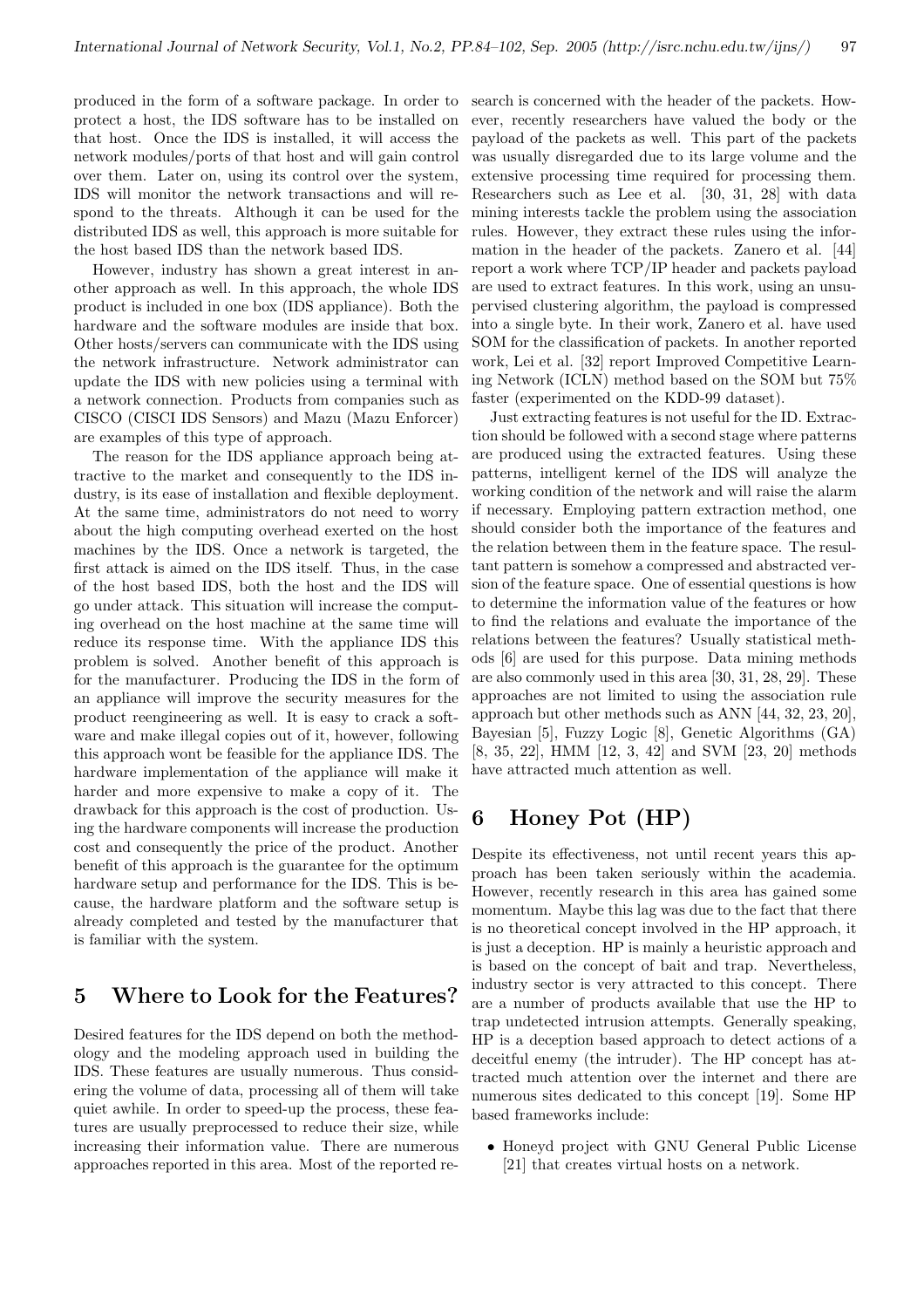- Honeynet [36] project, is a project defined with the goal of building a virtual Honey net.
- Specter [13] is a commercial product and supports HP for different resources within the system. One of the important features for this commercial product is the wide spectrum of operating systems that it covers.
- Project Honeypot [1] is aimed to protect websites and email servers from the spammers.
- Back Office Friendly (BOF) [14] is a free software that deploys HP for various services in the system e.g. SMTP, POP3, HTTP, FTP, Telnet and IMAP2.
- Many other research projects in this area are listed in Honeypots.net site [19] that are out of the scope of this report.

The overall idea behind the HP technology is to lay a trap and bait and wait for the hunt to fall into it. This is in addition to all the other detection tools deployed to catch the hunt. Here HP is used as a supplement to the IDS to detect the intrusion where IDS was unable to do so. In this way, the probability of missing some attacks undetected is reduced. Other than detecting attacks missed by the IDS, HP can help the IDS in many other ways.

The main assumption in implementing a HP, is that, no one would ever use the selected resource for the HP. Therefore, any attempt to use those resources is expected to be malicious and should be monitored. Some benefits of the HP are listed in below:

- HP will keep the attacker preoccupied. In this method, after detecting the intrusion attempt, system will alert the security officer immediately while keeping the attacker busy. This approach has several benefits that are listed in below:
	- 1) By selecting correct resources for the HP to emulate as bait, one can distinguish different interests of the attackers. Having the intruder fallen in the trap, HP can start studying the opponent. HP will let the intruder to navigate through the emulated environment and will log its actions. HP or the security officer can gain much information by studying logged actions of the attacker, the targeted resources and attackers information regarding the system such as username, password, etc.
	- 2) Keeping the attacker busy. HP will buy more time for the response system or the security officer/administrator of the system to come-up with a proper response to the attack attempt. Response latency time is very important since attacks might be too fast for the response system to react to them. At the same time, providing the system administrator with sufficient

time might help in finding the root of the connection that the attacker is using. Tracking the attackers can be very difficult and it requires a great deal of experience and time to trace them back to their origin.

- 3) Another benefit gained by HP keeping the attacker busy is to waste attackers time and to prevent him compromising other resources with a fast speed. For example, in a port scanning scenario keeping the attacker waiting for a reply may significantly slowdown the whole process. HP can do this in a different way as well, that is, by emulating a working environment, HP can convince the intruder that he is in a real system and let him try to perform the intrusion. The more convincing is the HP, the more time the intruder will spend in the environment.
- Within an IDS guarded system, HP will detect unnoticed attacks. In this way, HP will increase the reliability of the IDS. The detection offered by the HP is independent of the type of attack that is enforced on the system.
- Another benefit for using a HP in a system is with respect to the overhead on the processor. In the IDS approach every packet transaction in the system has to be monitored and analyzed. Thus, the IDS approach will generate a high computational power demand within the system. The same is true with the data transfer within the system. Due to the size of the packets transferred within the system, data transfer time will consume a large part of the processing time. In addition to the processing time, data transfer will consume different data transfer related resources of the system. Using the HP will reduce the processing and resource consumption overhead on the system. The processing time will be provided for the HP process only when the HP monitored resources within the system are utilized. In this way, the overhead enforced on the host system by the HP during the HPs idle period will be negligible. This scenario is very similar to the differences between the interrupt based and the polling based IO handling methods in the computer hardware design.

In order to improve the performance of the HP operation and to increase the hit probability of the HP, usually a large number of HPs are placed in a network. These HPs are close to the important resources in the network and operate both as a guardian and a decoy for them. A group of HPs that are distributed in a system is called a Honey Pot farm.

Nowadays, intruders aware of the HP technology try to avoid the HPs or even take advantage of them. To do so, they have implemented tools to detect the HP and once detected, they disengage the HP. At the same time, HPs are usually deployed to protect a resource or a data. Once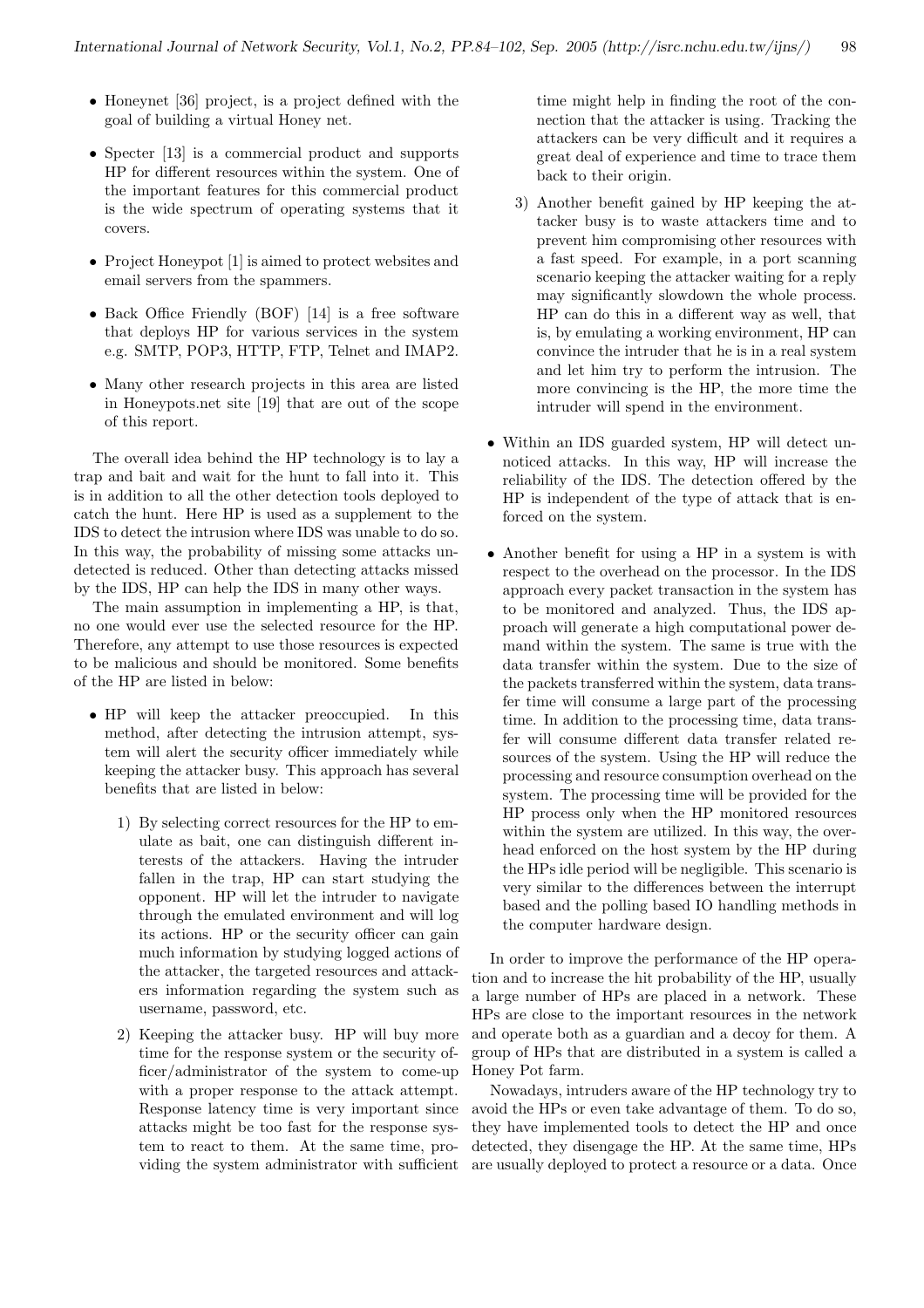resource in its neighborhood.

Zhang et al. [45] report an investigation on the HP concept. In the reported paper, HP concept is investigated and HP and honey nets are described. Data control and capture for the HP are illustrated. Authors categorize the HPs into four categories: Prevention, Detection, Reaction and Research. By the prevention, Zhang et al. mean that the prevention HP will delay the intrusion by diverting intruders attention to the HP. As for the detection HP, it can generate alert once the attack is detected. Authors also believe that HP can not be used individually and it is a supplement to the IDS. They define the reaction HP to be a type of companion system and trial environment for test systems vulnerabilities. The research honey pot is to log and study the opponent (the intruder) and to report the result. This type of HP will act in a very flexible way and will provide the intruder with a vast maneuver space. The main goal of this type of HP is to determine the purpose and the goal of the intruder. A HP can hold any or a combination of these categories.

Kuwatly et al. [27] in their paper, divide HPs into two categories i.e. Low-interaction HPs and High-interaction HPs. Low-interaction HP are those that have limited interaction capabilities and can emulate certain protocols such as FTP e.g. Specter [13], Honeyd [21].

As the HP technology improves so does the anti-HP technology. Therefore, a never ending battle is already started. Honey pots have to be improved constantly otherwise they themselves will become a weak point in the system. In other words, protecting or hiding something shows that it is important to us. Thus, by knowing what resources HP is protecting, the intruder can identify the environment and the valuables in the system in a better and more efficient way [25]. Authors propose a design for a dynamic honey pot, capable of changing configuration to match the dynamic and ever changing environment of a network.

Khattab et al. [24] propose roaming HPs for servicelevel DoS attacks (physical roaming). The proposed mechanism allows the HP to randomly move its position within a server pool. Interesting beneficial features in this work are the filtering effect and connection-dropping. The filtering effect is when the idle server that is acting as a HP detects addresses of the attackers and filters them out or blacklists them. The connection-dropping occurs at a random displacement time when the server is switching from idle (HP mode) to active. At this time server drops all the connections (attacker connections). This connection dropping in turn will open space for the legitimate requests before a new wave of attacks start again. In their paper, authors define the logically roaming honey pots in the following way.

Logically roaming honey pots are similar to the IP hopping, where legitimate clients coordinated by the servers randomly change the destination address in their packets. In this way, the unwelcome traffic that is not updated with the correct destination address will be rendered. They HP farm). The larger the population of the HPs the more

the HP is detected, it is most probable to find a valuable also claim that although logical roaming of the HPs is more cost effective, the physical roaming is still necessary to protect the network against the internal attacks.

## 7 Conclusions

Considering the surveyed literature, it is clear that in order to be able to secure a network against the novel attacks, the anomaly based intrusion detection is the best way out. However, due to its immaturity there are still problems with respect to its reliability. These problems will lead to high false positives in any anomaly-based IDS. In order to solve this problem, usually a hybrid approach is used. In the hybrid approach, the signaturebased approach is used together with the anomaly-based approach. In this way, the second approach is mostly used for the novel tactics while the accuracy of the first approach (signature based approach) will provide a reliable detection for the known attacks. Specification-based approach is only good when system specifications and details are known and applying limitations on the user is acceptable. The generic definition of the normal behavior and the anomaly behavior in the system are presented in this paper. The intension for introducing these generic definitions was to help researchers to converge on the definition of the normal behavior of the network.

In network-based IDS, agent based systems play an essential role. In such systems a distributed processing architecture is a must and system has to collect information from different components within the network. Implementing such architecture, one should avoid increasing the network traffic.

Large volume of data and non-deterministic normal behavior of the network are two major challenges in IDS design. As the volume of data using the header of the packets is already very large, using information in the payload will make the process even slower. However, there are works reported by some researchers in this area that show good progress in using packets payload for the analysis.

The intrusion detection products were analyzed with respect to the software or appliance based production and the benefits of either of the designs were discussed. Building hardware appliances can be more difficult for companies with lower development budget. However, appliance based IDSs are more appreciated in the market. From the consumer point of view, appliance based IDS is easier to install and to maintain. In manufacturers view, appliance based IDS is a more secure design to manufacture but as the same time more expensive to produce.

Another aspect of the IDS design is the issue of the missed attacks. If some attacks are not detected by the IDS, there are no means to notice them. This is especially the case with the novel attacks. In addition to all other benefits, HP technology can help to expose these attacks. The accuracy of the HP technology depends on the number of HPs distributed in the system (population of the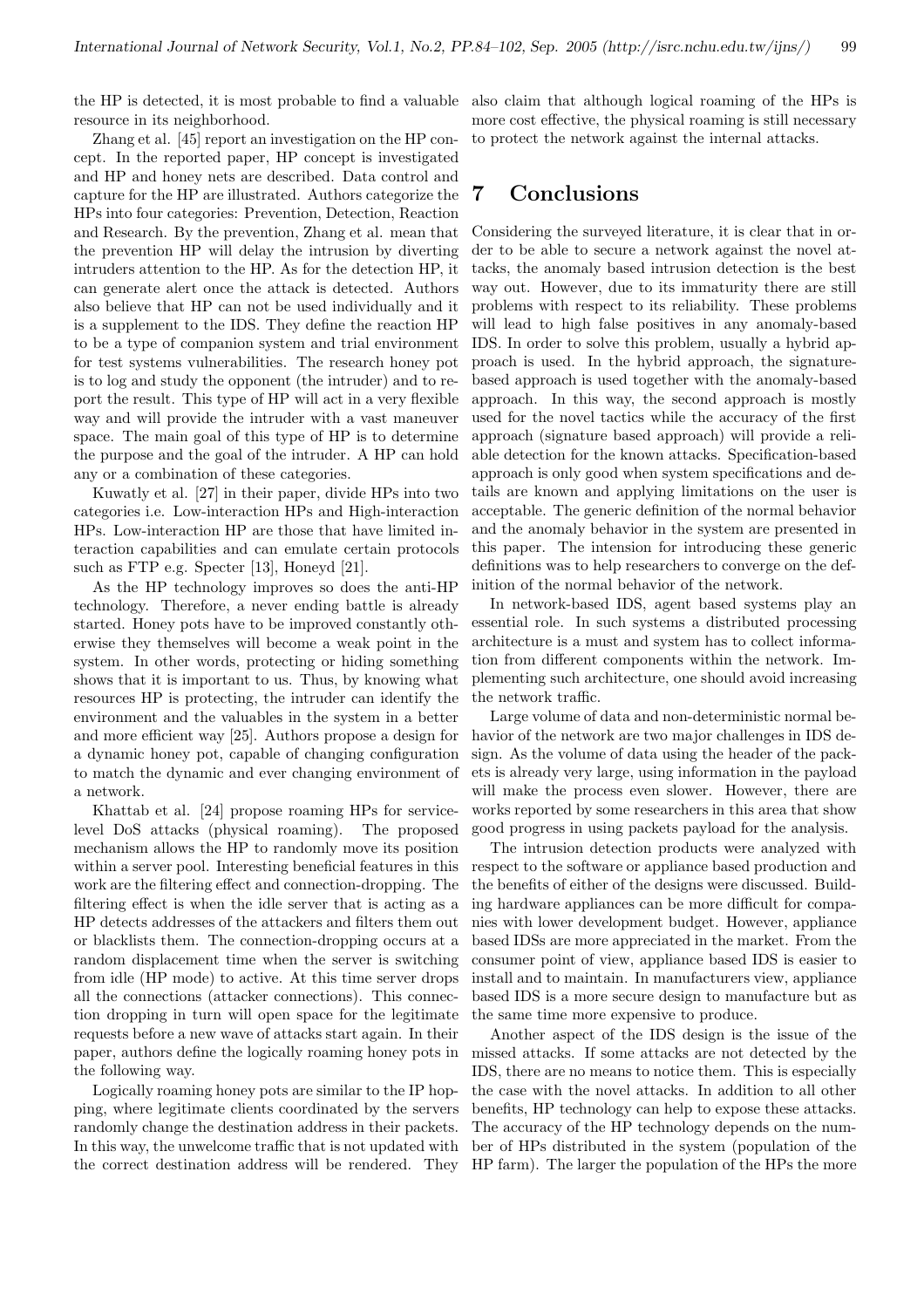accurate is the detection rate. Increasing the accuracy is not the only benefit for implementing the HP technology, but it can be used for other purposes as well. For example, HP can be used for studying or slowing down the intruder.

## 8 Future Work

As for the future work, intension is to produce an IDS capable of anomaly and signature based intrusion detection. There are two options in front of us, i.e. host based or network based IDS. The host based IDS can be easier to implement, though the network based IDS needs more time and effort for its implementation and design. In return, the network based IDS will provide a more reliable and more accurate IDS. The network IDS needs to have environment awareness. Thus, the network based IDS needs special sensors for its work. Agent based technology is one of the essential blocks in this distributed architecture design methodology.

The selected approach for our future work is the network based software product. However, the host based approach will be considered as well. The project timeframe and the budget are main issues with regard to this decision. Nevertheless, accepting the expenses, it is always possible to convert a software based IDS to the appliance version of it.

From the theoretical point of view, it is intended to improve the accuracy of the anomaly based intrusion detection. One way to do so is to use the payload of the packets. Therefore, it is necessary to envisage a method either to reduce the size of the data or to process the data more quickly. The main idea is to find a method to handle high volume of data with less information loss. For the same reason, features should be evaluated with respect to their information value. In this way, every feature will be associated with a coefficient of importance that determines its overall effectiveness in comparison to the other features. Efficient algorithms and programs can provide a great help for this purpose.

## Acknowledgement

This work was funded by the Atlantic Canada Opportunity Agency (ACOA) through the Atlantic Innovation Fund (AIF) to Dr. Ali A. Ghorbani.

## References

- [1] Unspam; LLC a Chicago-based anti-spam company. "Website for the project honeypot,". http://www.projecthoneypot.org/.
- [2] M. Analoui, A. Mirzaei, and P. Kabiri, "Intrusion detection using multivariate analysis of variance algorithm," in Third International Conference on Sys-

tems, Signals & Devices SSD05, vol. 3, Sousse, Tunisia, Mar. 2005. IEEE.

- [3] A. Zhong and C. F. Jia, "Study on the applications of hidden markov models to computer intrusion detection," in Proceedings of Fifth World Congress on Intelligent Control and Automation WCICA, vol. 5, pp. 4352–4356. IEEE, June 2004.
- [4] D. Barbara, J. Couto, S. Jajodia, and N. Wu, "Special section on data mining for intrusion detection and threat analysis: Adam: a testbed for exploring the use of data mining in intrusion detection," ACM SIGMOD Record, vol. 30, pp. 15–24, Dec. 2001.
- [5] D. Barbara, N. Wu, and S. Jajodia, "Detecting novel network intrusions using bayes estimators," in Proceedings of the First SIAM International Conference on Data Mining (SDM 2001), Chicago, USA, Apr. 2001.
- [6] M. Bilodeau and D. Brenner, Theory of multivariate statistics. Springer - Verlag : New York, 1999. Electronic edition at ebrary, Inc.
- [7] M. Botha and R. von Solms, "Utilising fuzzy logic and trend analysis for effective intrusion detection," Computers & Security, vol. 22, no. 5, pp. 423-434, 2003.
- [8] Susan M. Bridges and M. Vaughn Rayford, "Fuzzy data mining and genetic algorithms applied to intrusion detection," in Proceedings of the Twenty-third National Information Systems Security Conference. National Institute of Standards and Technology, Oct. 2000.
- [9] D. Bulatovic and D. Velasevic, "A distributed intrusion detection system based on bayesian alarm networks," Lecture Notes in Computer Science (Secure Networking CQRE (Secure) 1999), vol. 1740, pp. 219–228, 1999.
- [10] J. Cabrera, L. Lewis, X. Qin, W. Lee, R. Prasanth, B. Ravichandran, and R. Mehra, "Proactive detection of distributed denial of service attacks using mib traffic variables - a feasibility study," in Proceedings of the 7th IFIP/IEEE International Symposium on Integrated Network Management, pp. 609–622, Seattle, WA, May 2001.
- [11] Joao B. D. Cabrera, L. Lewis, X. Qin, W. Lee, and Raman K. Mehra, "Proactive intrusion detection and distributed denial of service attacksa case study in security management," Journal of Network and Systems Management, vol. 10, pp. 225–254, 2002.
- [12] S. B. Cho, "Incorporating soft computing techniques into a probabilistic intrusion detection system," IEEE TRANSACTIONS ON SYSTEMS, MAN, AND CYBERNETICSPART C: APPLICATIONS AND REVIEWS, vol. 32, pp. 154–160, May 2002.
- [13] NETSEC-Network Security Software Co. "Specter,". http://www.specter.com/.
- [14] NFR Co. "Website of nfr co.,". http://www.nfr.net/.
- [15] Mitsubushi Corporation. "Concordia mobile agent development kit,". Software, 1999.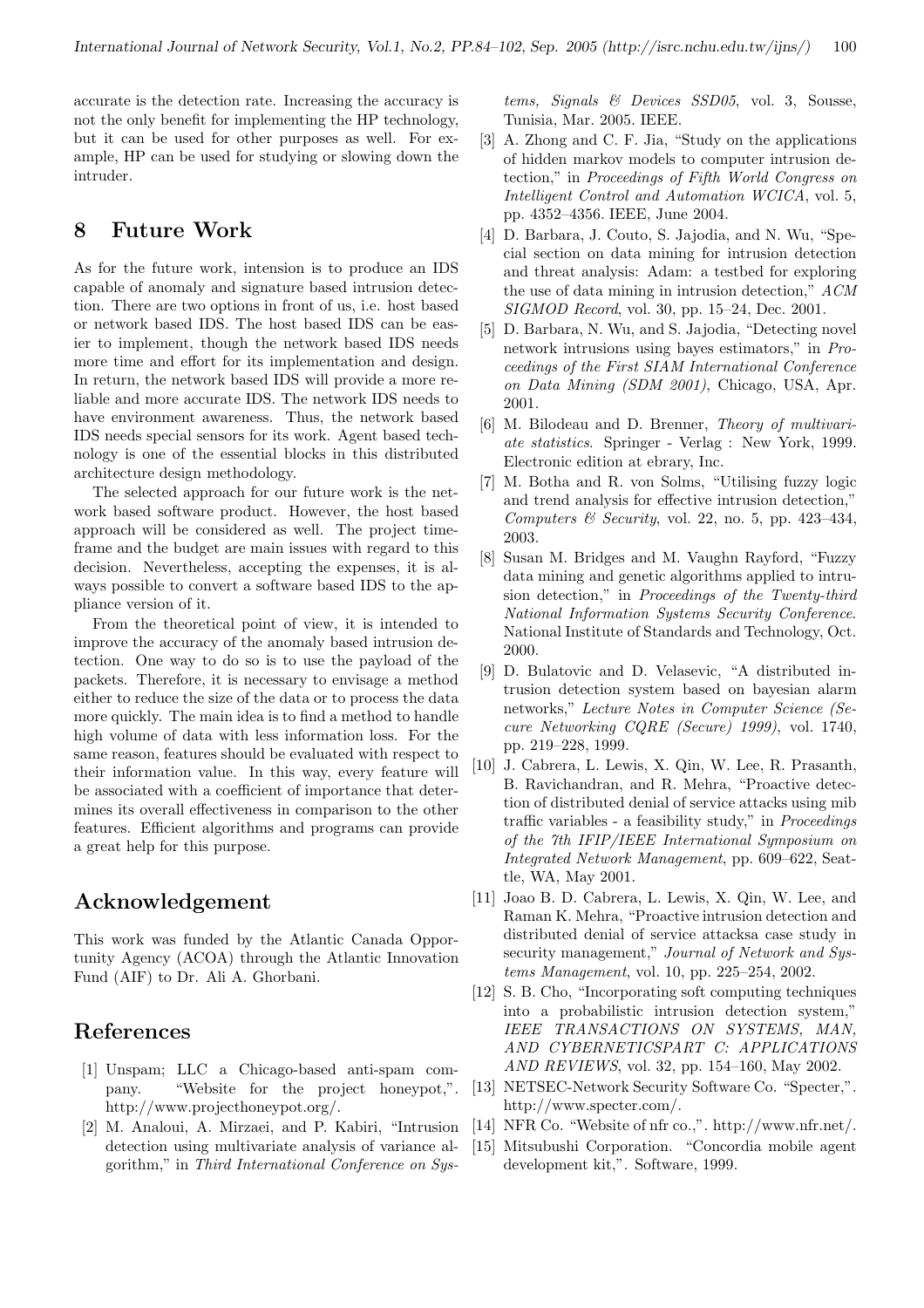- [16] John E. Dickerson and Julie A. Dickerson, "Fuzzy network profiling for intrusion detection," in Proceedings of NAFIPS 19th International Conference of the North American Fuzzy Information Processing Society, pp. 301–306, Atlanta, USA, July 2000.
- [17] Simon Y. Foo and M. Arradondo, "Mobile agents for computer intrusion detection," in Proceedings of the Thirty-Sixth Southeastern Symposium on System Theory, pp. 517–521. IEEE, IEEE, 2004.
- [18] J. Gomez and D. Dasgupta, "Evolving fuzzy classifiers for intrusion detection," in Proceedings of the 2002 IEEE Workshop on the Information Assurance, West Point, NY, USA, June 2001.
- [19] honeypots.net. "Website for honeypot,". http://www.honeypots.net/.
- [20] P. Z. Hu and Malcolm I. Heywood, "Predicting intrusions with local linear model," in Proceedings of the International Joint Conference on Neural Networks, vol. 3, pp. 1780–1785. IEEE, IEEE, July 2003.
- [21] Website is maintained by: Niels Provos. "Honeyd framework,". http://www.honeyd.org/.
- [22] J. Guan, D. X. Liu, and B. G. Cui, "An induction learning approach for building intrusion detection models using genetic algorithms," in Proceedings of Fifth World Congress on Intelligent Control and Automation WCICA, vol. 5, pp. 4339–4342. IEEE, June 2004.
- [23] H. Gunes Kayacik, A. Nur Zincir-Heywood, and Malcolm I. Heywood, "On the capability of an som based intrusion detection system," in Proceedings of the International Joint Conference on Neural Networks, vol. 3, pp. 1808–1813. IEEE, IEEE, July 2003.
- [24] Sherif M. Khattab, C. Sangpachatanaruk, D. Mosse, R. Melhem, and T. Znati, "Roaming honeypots for mitigating service-level denial-of-service attacks," in Proceedings of the 24th International Conference on Distributed Computing Systems (ICDCS04), pp. 328–337. IEEE, IEEE Computer Society, Mar. 2004.
- [25] N. Krawetz, "Anti-honeypot technology," IEEE SE- $CURITY \& PRIVACY$ , vol. 2, pp. 76-79, Jan.-Feb. 2004.
- [26] C. Kruegel, T. Toth, and E. Kirda, "Service specific anomaly detection for network intrusion detection," in Proceedings of the 2002 ACM symposium on Applied computing, pp. 201–208. ACM, Symposium on Applied Computing, ACM Press New York, NY, USA, Mar. 2002.
- [27] I. Kuwatly, M. Sraj, Z. Al Masri, and H. Artail, "A dynamic honeypot design for intrusion detection," in Proceedings of the IEEE/ACS International Conference on Pervasive Services (ICPS04), pp. 95–104. IEEE, IEEE Computer Society, July 2004.
- [28] W. Lee, Rahul A. Nimbalkar, Kam K. Yee, Sunil B. Patil, Pragneshkumar H. Desai, Thuan T. Tran, and Salvatore J. Stolfo, "A data mining and cidf based approach for detecting novel and distributed intrusions," in Proceedings of Recent Advances in

Intrusion Detection, 3rd International Symposium,  $(RAID 2000)$  (H. Debar, L. M., and S.F. Wu, eds.), pp. 49–65, Toulouse, France, October 2000. Lecture Notes in Computer Science, Springer-Verlag Heidelberg.

- [29] W. Lee and Salvatore J. Stolfo, "A framework for constructing features and models for intrusion detection systems," ACM Transactions on Information and System Security (TISSEC), vol. 3, pp. 227–261, Nov. 2000.
- [30] W. Lee, Salvatore J. Stolfo, and Kui W. Mok, "Mining audit data to build intrusion detection models," in Proceedings of the Fourth International Conference on Knowledge Discovery and Data Mining (KDD '98),, New York, NY, USA, Aug. 1998.
- [31] W. Lee, Salvatore J. Stolfo, and Kui W Mok, "Adaptive intrusion detection: A data mining approach," Artificial Inteligence Review, vol. 14, no. 6, pp. 533– 567, 2000.
- [32] J. Z. Lei and Ali Ghorbani, "Network intrusion detection using an improved competitive learning neural network," in Proceedings of the Second Annual Conference on Communication Networks and Services Research (CNSR04), pp. 190–197. IEEE-Computer Society, IEEE, May 2004.
- [33] G. Luo, X. L. Lu, J. Li, and J. Zhang, "Madids: A novel distributed ids based on mobile agent,"  $ACM$ SIGOPS Operating Systems Review, vol. 37, pp. 46– 53, Jan. 2003.
- [34] S. Mukkamala, G. Janoski, and A. Sung, "Intrusion detection using neural networks and support vector machines," in International Joint Conference on Neural Networks IJCNN02, vol. 2, pp. 1702–1707, Honolulu, HI USA, May 2002. IEEE, IEEE. Source: IEEE Xplore.
- [35] F. Neri, "Comparing local search with respect to genetic evolution to detect intrusions in computer networks," in Proceedings of the 2000 Congress on Evolutionary Computation, vol. 1, pp. 238–243, Marseille, France, July 2000. IEEE, IEEE. Source: IEEE Xplore.
- [36] Website of the Honeynet Project. "Honeynet project,". http://www.honeynet.org/.
- [37] M. Otey, S. Parthasarathy, A. Ghoting, G. Li, S. Narravula, and D. Panda, "Towards nic based intrusion detection," in Proceedings of the ninth ACM SIGKDD international conference on Knowledge discovery and data mining, pp. 723–728. ACM, ACM Press, NY, USA, Aug. 2003. Poster Session: Industrial/government track.
- [38] G. Ramachandran and D. Hart, "A p2p intrusion detection system based on mobile agents," in Proceedings of the 42nd annual Southeast regional conference, pp. 185–190. ACM Press New York, NY, USA, Apr. 2004.
- [39] R. Sekar, A. Gupta, J. Frullo, T. Shanbhag, A. Tiwari, H. Yang, and S. Zhou, "Specification-based anomaly detection: a new approach for detecting